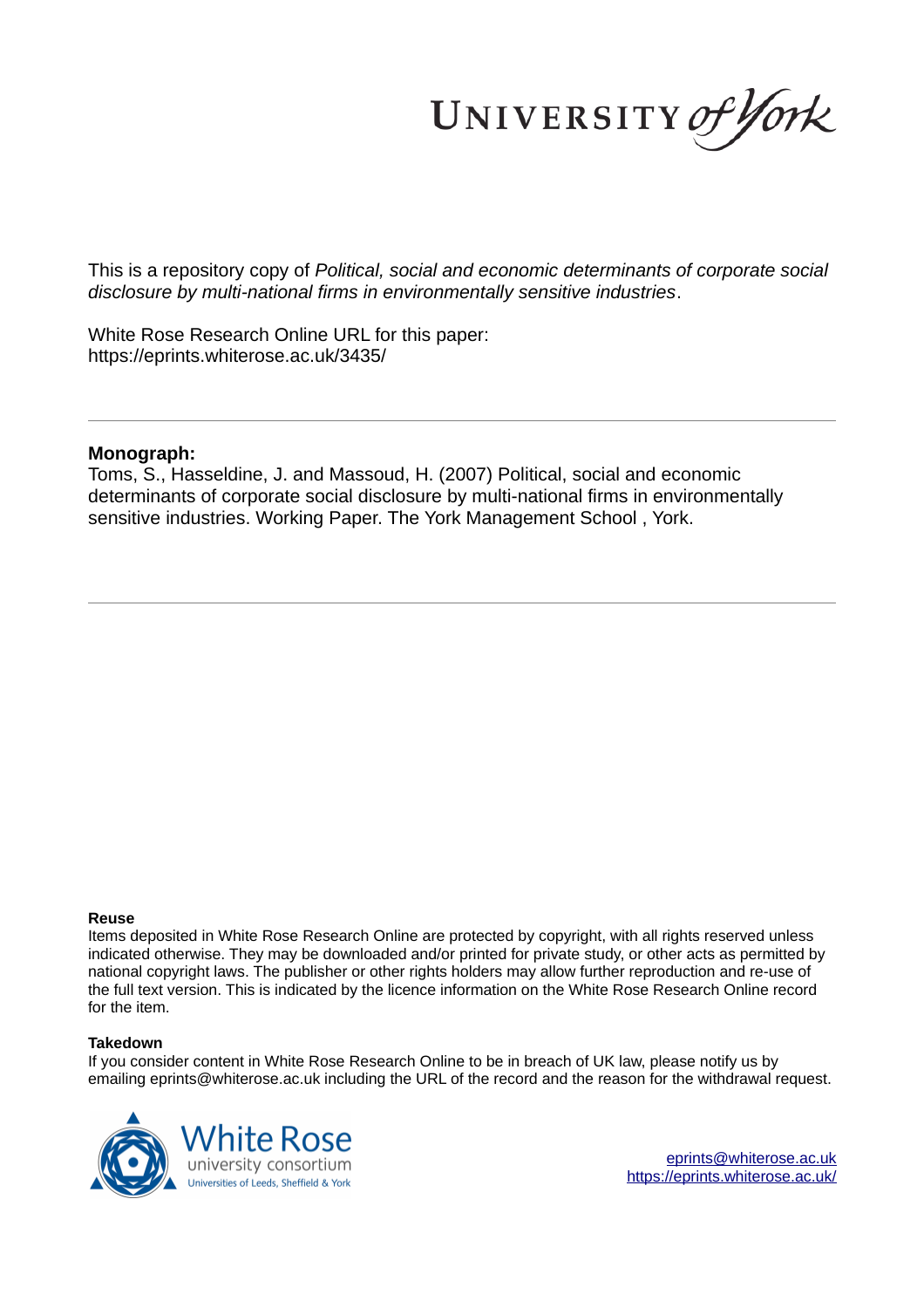promoting access to White Rose research papers



# **Universities of Leeds, Sheffield and York http://eprints.whiterose.ac.uk/**

THE UNIVERSITY of York The York Management School

world class education

White Rose Research Online URL for this paper: http://eprints.whiterose.ac.uk/3435/

### **Published work**

Toms, S., Hasseldine, J. and Massoud, H. (2007) Political, social and economic determinants of corporate social disclosure by multi-national firms in environmentally sensitive industries. Working Paper 28.

> White Rose Research Online eprints@whiterose.ac.uk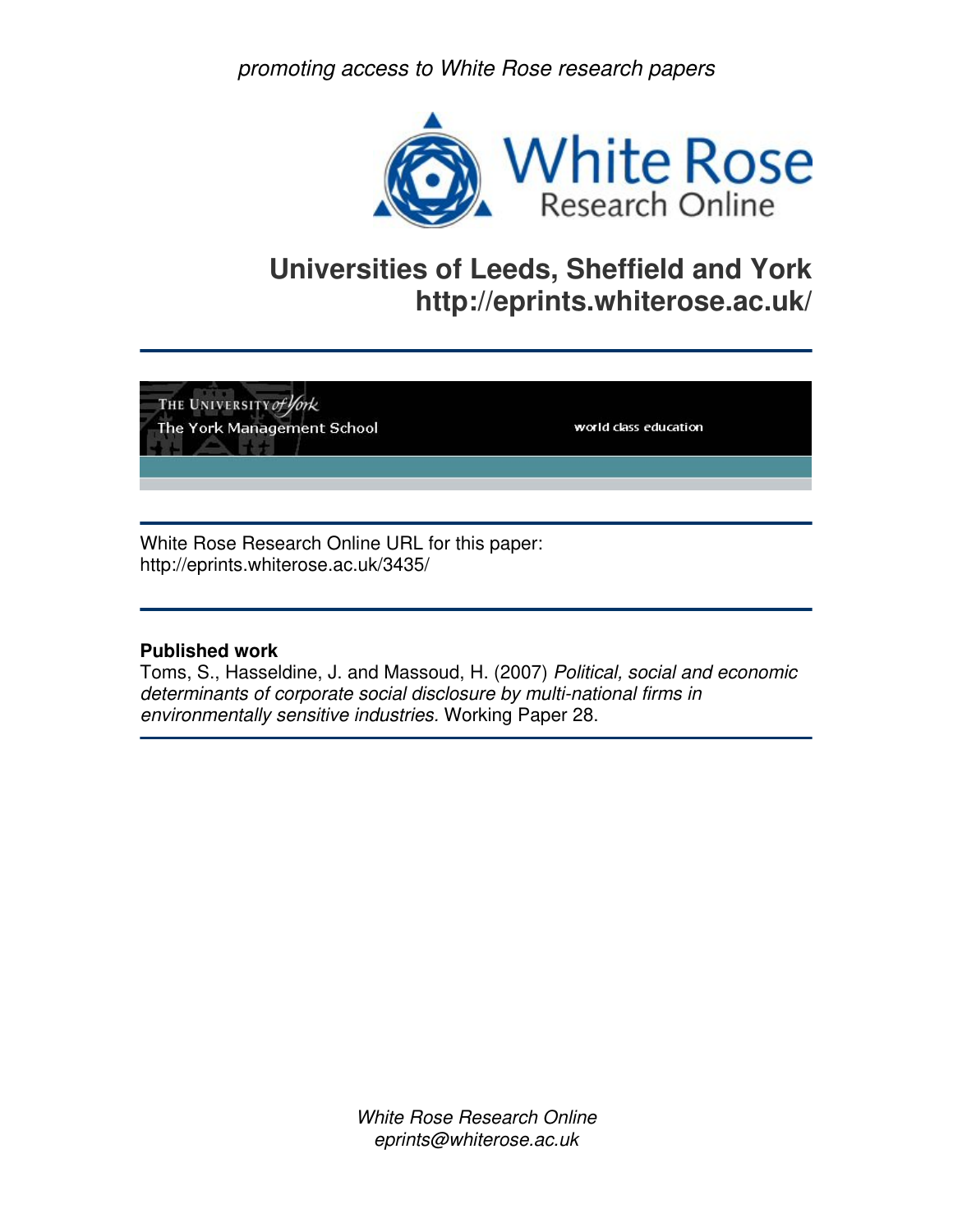THE UNIVERSITY of York

University of York The York Management School Working Paper No. 28 ISSN Number: 1743-4041

Political, Social and Economic Determinants of Corporate Social Disclosure by Multi-national Firms in Environmentally Sensitive Industries

**J. Hasseldine,** 

**University of Nottingham** 

**H. Massoud** 

**and** 

## **J.S. Toms**

**The York Management School, University of York** 

**This paper is circulated for discussion purposes only and its contents should be considered preliminary.**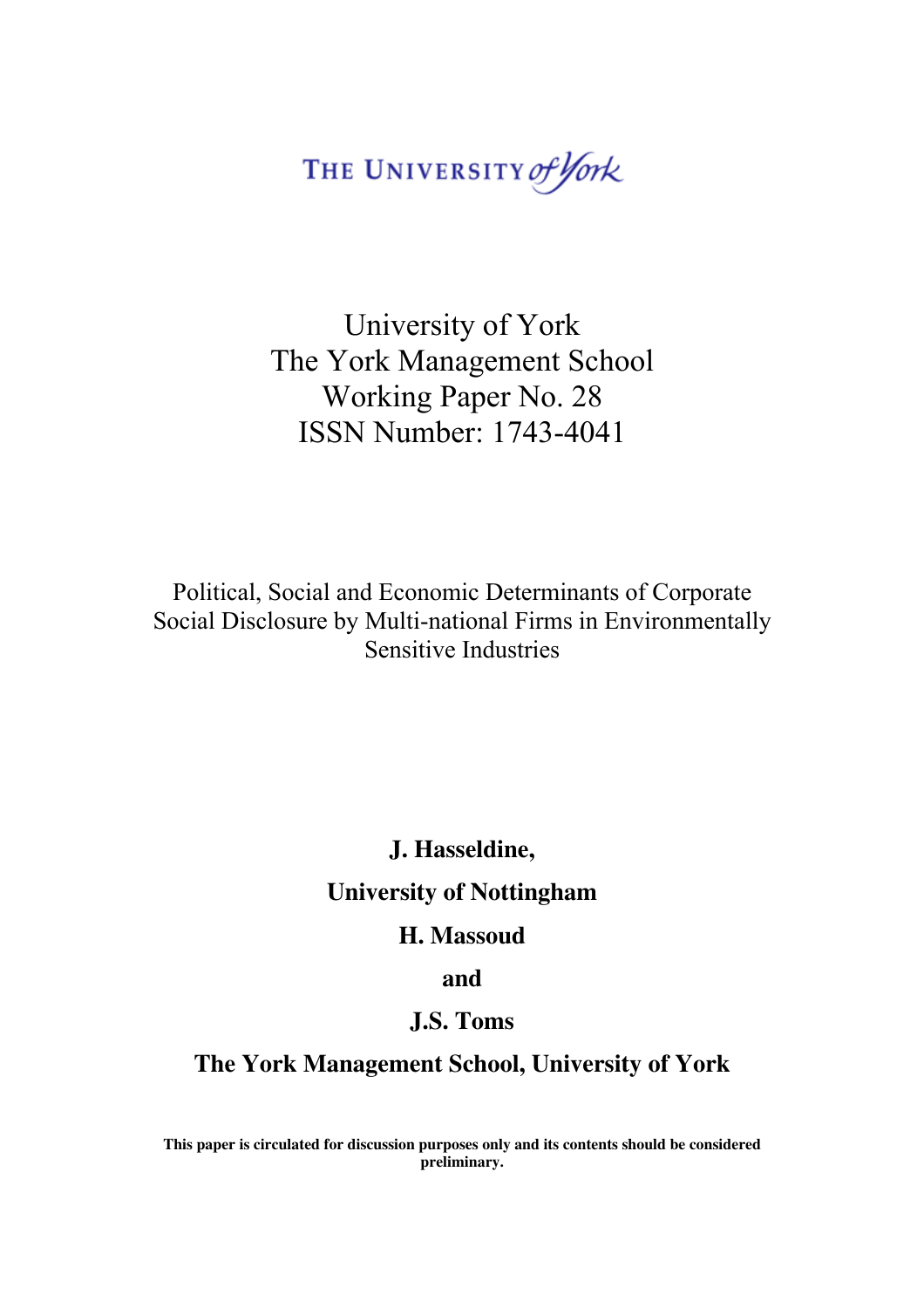Presented at the British Academy of Management Corporate Social responsibility Special Interest Group Conference, University of York, April 2007

#### **Abstract**

Using examples from environmentally sensitive industries, the paper examines the determinants of corporate social disclosure (CSD). The paper moves beyond the traditional literature in two respects. First it is international in scope, examining the accounting disclosure responses of multi-national companies to the pressures implied by the nature and scope of their operations. Second, variables measuring political risk and social development are developed so that these pressures can be measured, thereby introducing new dimensions to the literature. In common with previous studies, financial risk, size and other control variables are included. The relationships are tested econometrically utilising regression techniques not previously applied in the CSD literature but nonetheless more generally appropriate when using count dependent variables. Results suggest that managers feel an unequal sense of responsibility to different constituencies and their disclosure priorities are determined by stock market accountability, lobbying power of their domestic audience and the political risk of their activities rather than the impact of their activities in countries of operation.

#### **1. Introduction**

Why do large multi-national firms make corporate social disclosures (CSDs) in their annual reports? Two possible hypotheses are explored in this paper. First the 'benign' managerialist hypothesis that the firms are essentially enlightened oligarchies, which recognise their social and environmental impact and their associated responsibilities and make appropriate disclosures. At the centre of this argument is the notion that CSD is arises from an ethical code which is espoused by the senior management of the firm and is transmitted 'top down' as a matter of policy. If the benign hypothesis were true, it would be expected that the CSD response would be proportionate to the international scope of the firm's activities. An alternative second hypothesis is that firms have no such ethical code and that managers merely respond to market, social and political pressures when making CSDs. According to this hypothesis, CSDs reflect differential political, regulatory and lobbying power in different countries. Where these powers are the strongest, the firm makes greater CSDs in response, notwithstanding the objective level of environmental impact in that country. Where powers are weaker, for example in unstable and underdeveloped countries the firm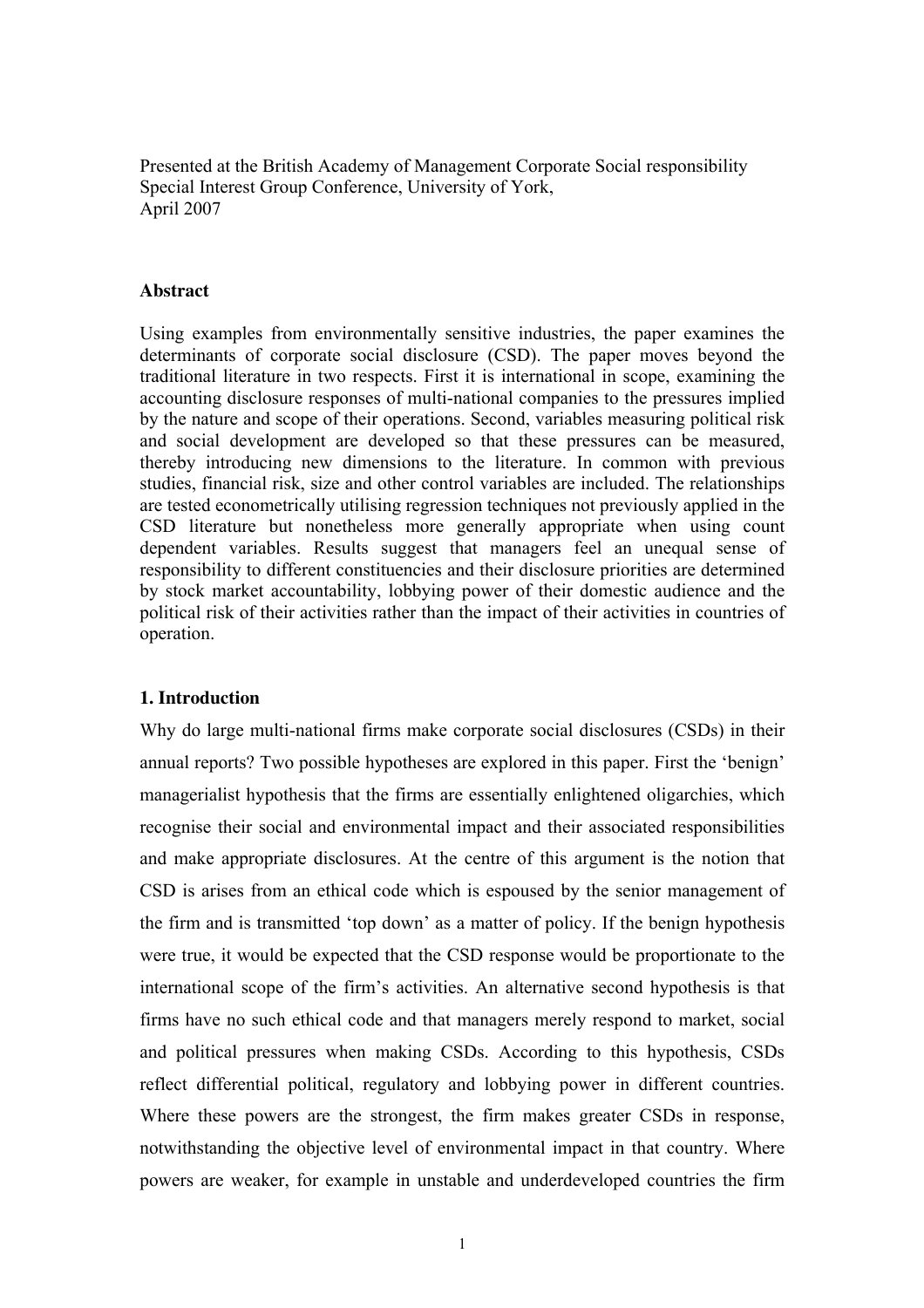faces less direct pressure to make CSDs. Actual disclosures may in these circumstances be aimed at the governments and public where the corporation is domiciled, particularly where political, regulatory and lobbying systems are welldeveloped. In such circumstances, CSDs will inculcate a sense in local populations that their domiciled corporations are much more social responsible than they actually are. This alternative anti-managerialist and 'bottom up' hypothesis is referred to as the 'Maginot' hypothesis (Glasbeek, 1988, Wolfson and Beck, 2005) as CSDs under these circumstances are designed to create a false sense of security amongst the public that the corporations are exercising responsibility.

 The purpose of this paper is to conduct an empirical test of the null 'benign' hypothesis and the alternative 'Maginot' hypothesis. There is currently little evidence in favour of either hypothesis or indeed on the relationship between international activity and CSD in general. Even so, over recent decades a large literature on the determinants of corporate social disclosure (CSD) has evolved. There have been two distinct approaches. First there have been economic studies which have explained CSD in terms of stock market and accounting metrics. Second, CSD has been related to the social context in which firms operate. In these models, the economic relationship between the firm's management and shareholders is extended to include social and environmental interests as part of a wider definition of the firm's stakeholders, or as a process of legitimating the firm's activities in the eyes of society. Although each approach has achieved significant results, it is not clear how the approaches compare and which of these explanations is the more robust. The first objective of this paper is therefore to test the joint effects of economic accountability and social context on CSD.

 A problem with attempting such a synthesis, however, is that the two approaches have used differing methodologies. Studies utilising multiple stakeholder approaches and especially legitimacy theory tend to be qualitative and case study orientated whereas those mapping economic relationships tend to be quantitative. The approach adopted in this study is therefore to quantify the social and political variables. Whilst this allows us to see the relative performance of these variables against economic variables in testable models, a limitation is that it does not provide any generalisable test of stakeholder theory or legitimacy theory.

 Nonetheless the study is important, since it is the first to attempt to quantify political and social variables in this fashion. The paper is organised as follows. The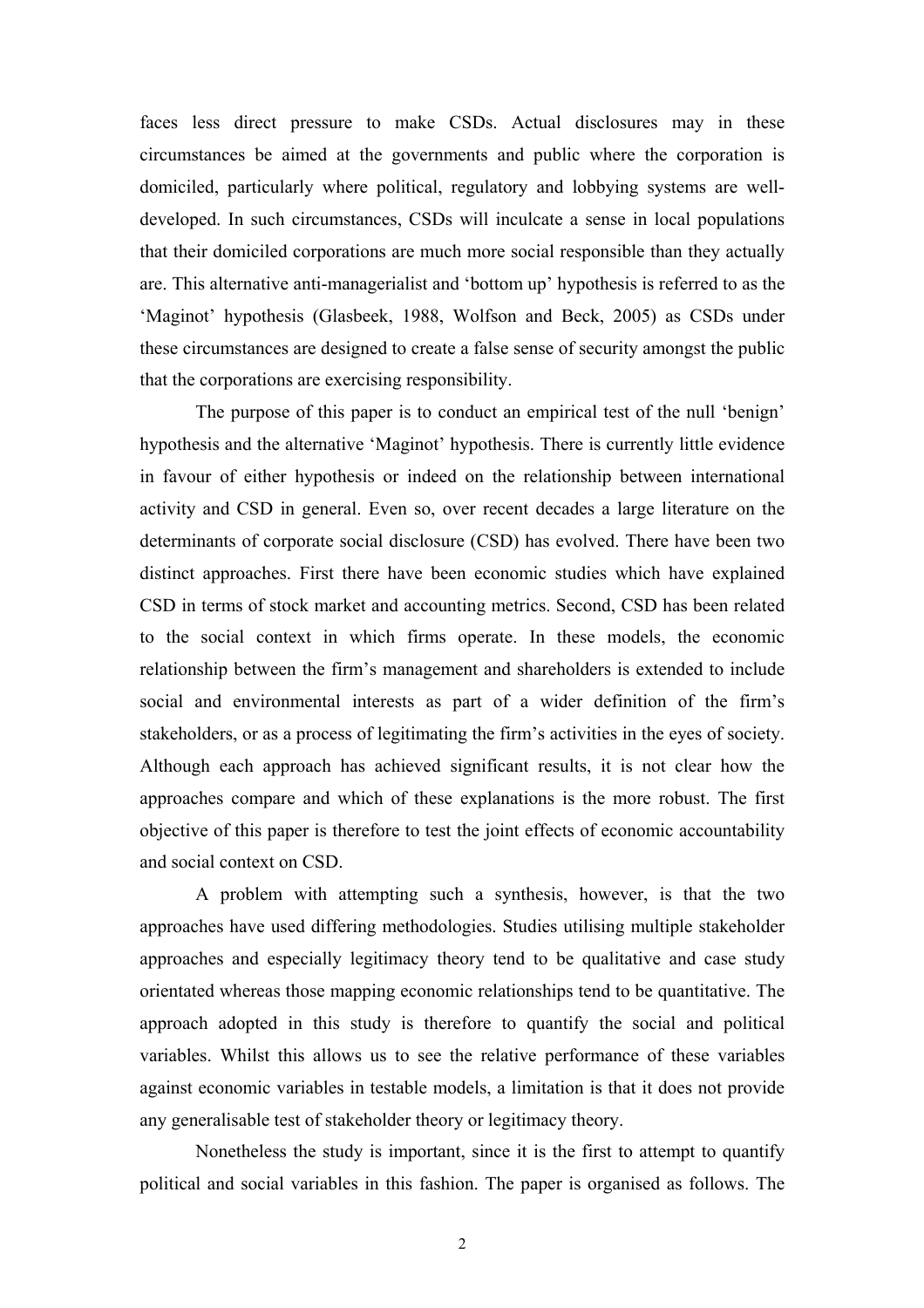next section reviews the prior empirical literature in the two areas referred to above. Section three sets out the data and model to test the 'Benign' and 'Maginot' hypotheses. Section four analyses the results. Section five draws conclusions and discusses the implications of the support for the 'Maginot' hypothesis.

#### **2. Prior studies of the determinants of CSD**

There has been extensive research suggesting that the stock market acts as an important source of demand for CSD information. Surveys of financial users have tended to conclude that CSD's are of moderate importance (Belkaoui, 1984; Benjamin and Stanga, 1977; Chenall and Juchau, 1977; and Firth, 1978) while other ranking studies undertake surveys of potential users to indicate their needs and demands for social information (see, Buzby and Falk, 1979; Belkaoui, 1980; Dierkes and Antal, 1985). These studies find CSD to be of importance to users and in some cases at least equally important as financial items of disclosure. In a more recent study (Deegan and Rankin, 1997), respondents were asked to consider whether different decisions would be made depending on the availability of CSD, finding that environmental disclosures are important and material to investors. From an agency theory perspective, as shareholders become aware of the effect of social and environmental performance of the firms in which they invest, managers will emphasise social and environmental performance by disclosing social and environmental information in the annual reports (Ness and Mirza, 1991). Milne and Chan's (1999) findings, however, suggest investors largely ignore narrative social disclosure.

In addition to their mixed empirical results, these studies are often either misspecified or under-theorised (Gray et al, 1995a; Tilt and Symes, 1999) and too limited in scope. In general they are unable to accommodate structural conflicts of interest and inequalities (Tinker et al, 1991). Specifically for the purposes of the current study, if the demand for CSD is expressed only as a function of stock market calculation, although stock market participants may reflect social and political pressures in their valuations, the influence of these wider pressures cannot be quantified or differentiated from the underlying financial value of the disclosure. As the scope of international activity expands, it is expected that the firm faces greater pressure to disclose from a wider range of international financial institutions whose expectations may be complementary. At the same time, the political and social pressure for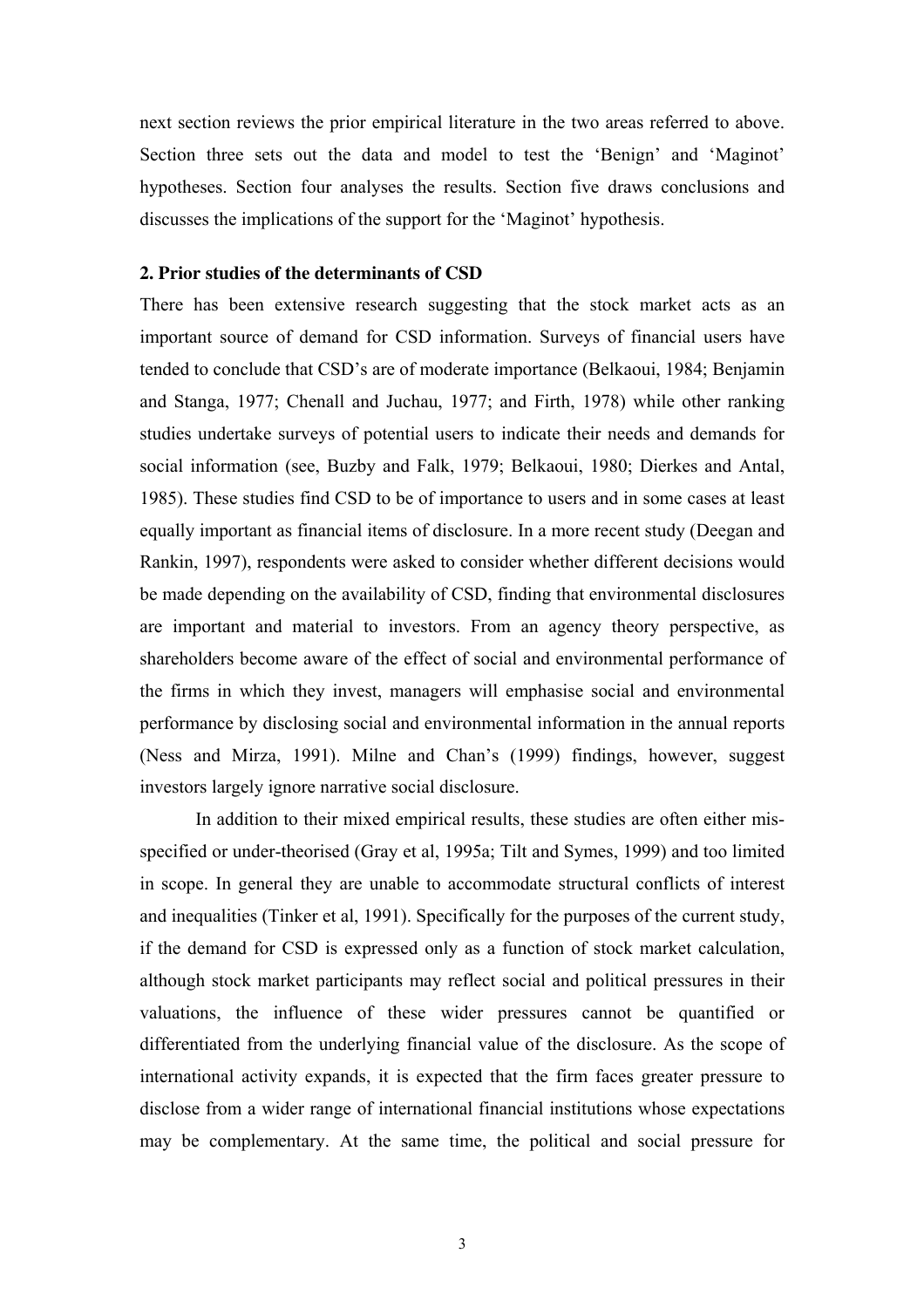disclosure will potentially increase and these must be differentiated for the purposes of empirical testing.

Legitimacy theory offers a potential solution to the under-theorisation of the economics-based studies. It is founded on the notion of a social contract (Dierkes and Antal, 1985; Gray et al., 1995b) and the dimensions of such a contract potentially increase as the firm diversifies its activities internationally. Accordingly, CSD is sometimes seen as a justification of the organisation's existence within society (Deegan and Gordon, 1996; Dowling and Pfeffer, 1975; Guthrie and Parker, 1990; Mathews, 1993; Patten, 1992; Shocker and Sethi, 1974; Ullmann, 1976). CSD may also be seen as a tool for establishing, protecting or repairing the legitimacy of the organisation in that they may influence public opinion and public policy (Patten, 1991) and reduce political, social and economic exposure and pressure (Deegan and Rankin, 1997). Additionally, legitimising by producing CSD may play a part in influencing the policy process by shaping social and environmental standards, as suggested by Patten (1992, p. 472).

From the description of these studies, it can be seen that legitimacy theory is potentially nested within the benign hypothesis, as managers seek to fulfil their side of the social contract. For Lindblom (1994) the purpose is to influence 'relevant publics'. If a multi-national corporation begins to exploit the natural environment of an underdeveloped country, it follows that the members of that society become a 'relevant public'. However, it seems equally likely that the firm will not seek to manage its relationship with this 'public' if it has underdeveloped political organisation, regulation and lobbying institutions. Some studies have noted the selective nature of corporate legitimation and find that in situations of conflicting interests, organisations attempt to communicate legitimating characteristics to the most important relevant public and to ignore less important public (Neu et al, 1998; Oliver, 1991). Acceptance of differential importance provides potential support for the Maginot hypothesis, and how 'most important' is defined is and measured is very important for empirical testing.

#### **3. Hypotheses and data**

#### *Hypotheses*

According to the benign hypothesis, managers feel a sense of social responsibility which applies equally to the citizens of the countries in which they conduct their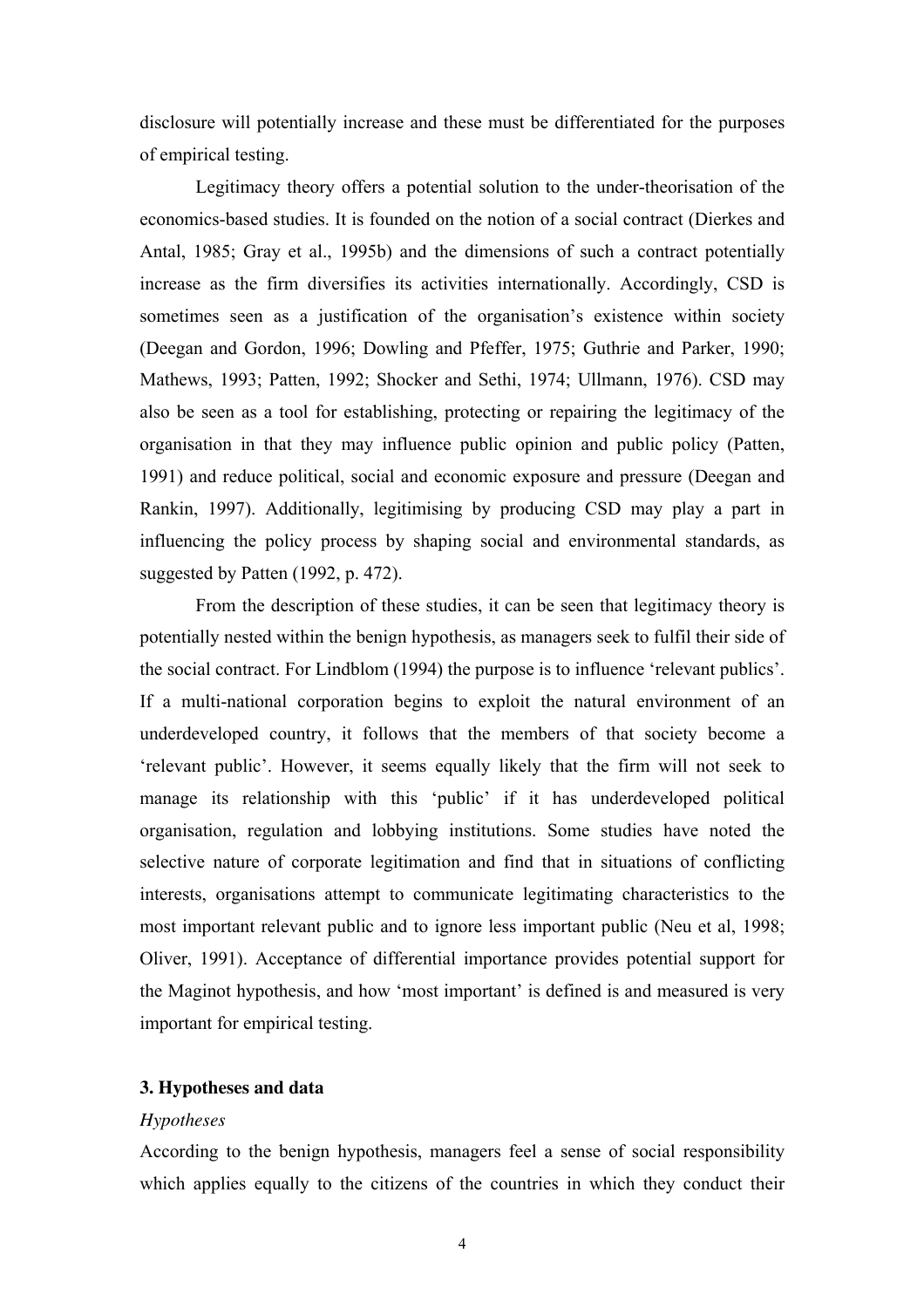activities. As the company expands its scope of operations, the benign hypothesis predicts that the scope of the annual report also expands to accommodate the new arrangements of social accountability. If the benign hypothesis is true, CSD will be positively related to the number of countries of operation.

 According to the alternative 'Maginot' hypothesis, managers apply CSD where they are forced to do so by financial, political and social pressures. They will make differential disclosures reflecting inequalities in lobbying power between countries and between types of institution. For example where political institutions are underdeveloped, managers are less likely to adopt CSD in response to pressures in that country. To test the Maginot hypothesis three proxies are developed to measure financial, political and social accountability respectively.

#### *Data*

All data is based on year 2000. The sample comprises 87, 22 and 16 companies from the global Oil, Chemicals and Transportation industries, respectively. To be included a firm had to be international in its scope of operation, defined as operating in two or more countries. The sample of oil and gas production companies was obtained from a population of 1841 oil and gas production companies (as cited by the Wood Mackenzie database). The information available allows the quantification of the number of countries where a company has oil and gas reserves and the commercial value of these reserves. The sample of 87 oil companies represents 5.54% of the population, and covers US\$607,982m commercial reserves, or 72.85% of the population's commercial reserves.

#### *Model tested*

The model tested in the paper can be summarised as follows:

CSD =  $\beta_0$  +  $\beta_1NOC$  + $\beta_2SMQ$  +  $\beta_3CONRISK_i$  +  $\beta_4ESI$  +  $\beta_5FRISK$  $β<sub>6</sub>SIZE + β<sub>7</sub> IND + ε$ 

Where, CSD = Corporate Social Disclosure;  $\beta_0$  = intercept;  $β_1$  to  $β_7$  = Coefficients of slope parameters: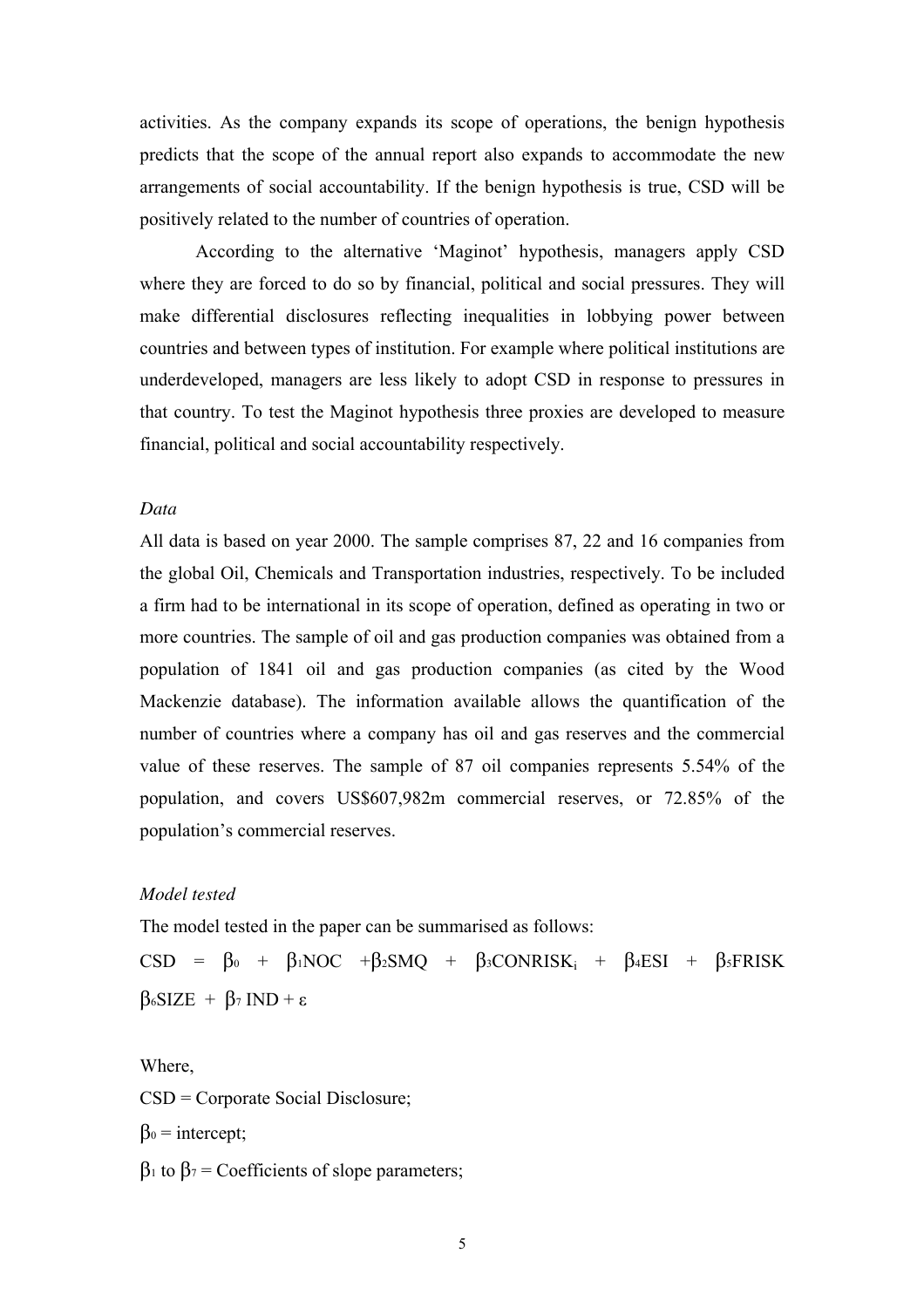$NOC$  = the number of countries of operation for each company

SMQ = the number of foreign stock market quotations;

- $CONRISK_i$  = the unweighted average political risk of the countries in which firm i operates expressed as a percentage where  $0\%$  = minimum degree of risk and  $100\%$  = maximum risk.
- $ESI =$  the unweighted average environmental sensitivity index (ESI) of the countries in which firm i operates expressed as a percentage where  $0\%$  = minimum degree of sensitivity and 100% = maximum sensitivity.
- FRISK= financial risk measured by the monthly standard deviation of stock returns for the year 2000.
- $SIZE =$  natural logarithm of sales turnover;
- $IND = industry classification dummy variable, CHEM = chemical industry firm, OIL$  $=$  Oil industry firm. TRANS  $=$  Transport industry which is used as a reference group.
- ε = error term.

#### *Dependent variable*

CSD as an empirical variable is defined as all the information produced by corporate management in its annual report regarding the interaction between the organisation and its physical and social environment, including issues such as those relating to human resources, community involvement and the natural environment. This study adopts the annual reports as a sole source of CSD data for a number of reasons. First, it is a statutory report, which is produced regularly, and one over which management exercises editorial control. Second, the annual report is a central corporate document which speaks about the organisation as a whole (Gray et al., 2001). Third, it can be easily accessed, as they are widely distributed. Fourth, annual reports are regarded as important documents in CSD due to the high degree of credibility they lend to information reported within them (Tilt, 1994). Fifth, they are used by a number of stakeholders as the sole source of certain information (such as environmental information (Deegan and Rankin, 1997)). Finally, as suggested by Wiseman (1982, p. 55) it 'is widely recognised as the principal means for corporate communications of activities and intentions has been the source for virtually all previous corporate research.'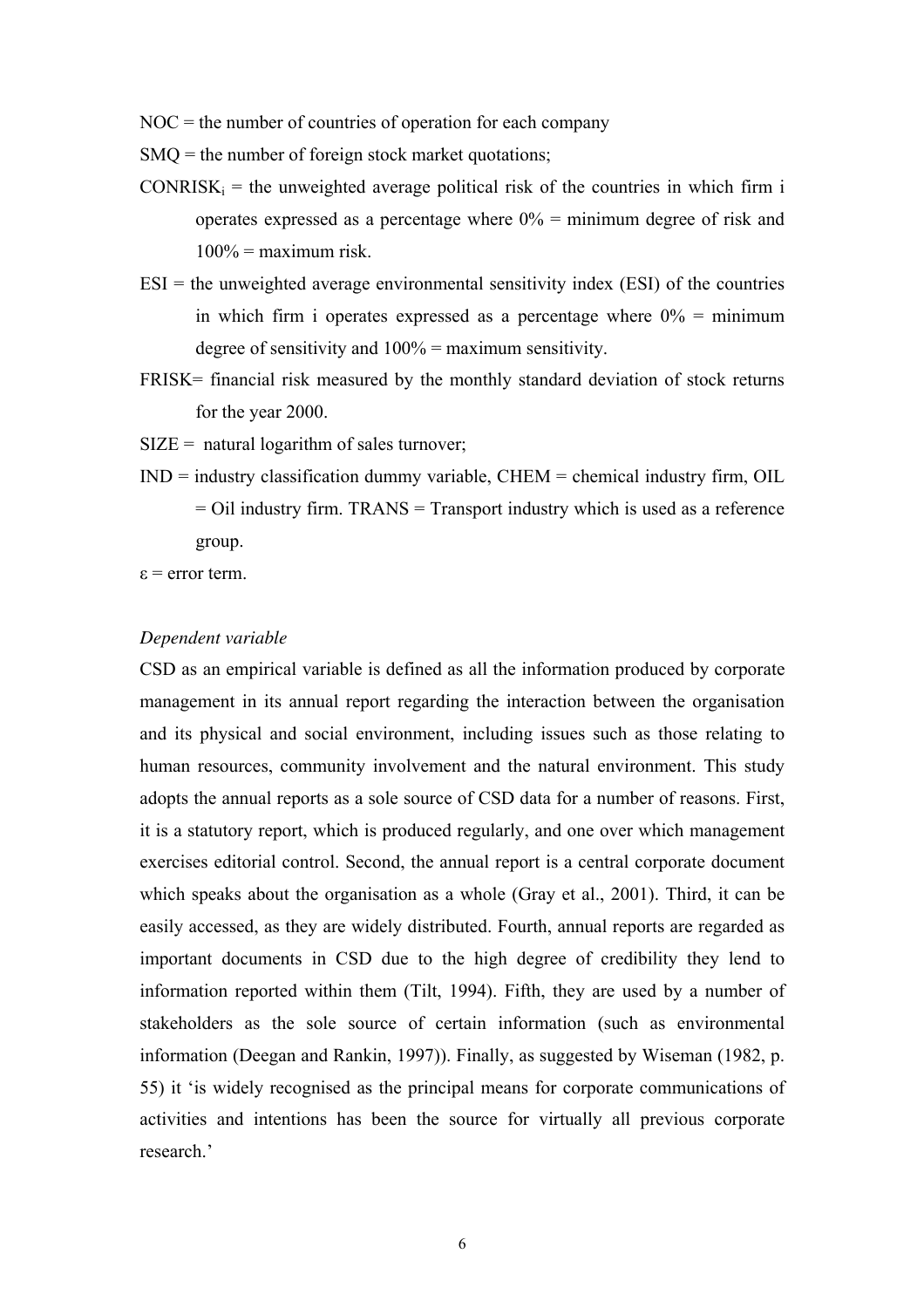Content analysis is used to measure CSD as it has been widely adopted in previous social responsibility disclosure studies (Hackston and Milne, 1996). To facilitate the completion of the content analysis, an interrogation instrument, checklist, and decision rules were developed. The sentence was used as the unit of coding. Reliability was assessed using two rounds of pre-testing by three coders. The two pre-testing rounds produced increasingly convergent views as to what constituted a CSR sentence, and led to the formulation of several decision rules and amendments to the initial checklist.

Two measures of CSD were used. CSD is the total number of sentences and CSDP is the average number of sentences per page, using an approximation to page measurement from the sentence-coded data (after Hackston and Milne, 1996). The central assumption underlying the choice of dependent variable is that expanded disclosures in the Annual Report are complements rather than substitutes. Therefore in the regressions below CSDP is used primarily as a robustness check on the main model.

#### *Independent Variables*

Number of countries (NOC) is used as a measure of the degree of multi-nationality (extent of multi-national operations) and the MNC's power and is the principle variable used to test the benign hypothesis, where, if true, a positive relationship with CSD is expected. Belkaoui (2001) measures the level of multi-nationality by the ratio of foreign profits/ total profits and the number of countries in which the company operates. Meek et al (1995) measure multi-nationality as a ratio of sales from outside the MNC's home country to total sales. For this study, because expansion into a new country creates a new social responsibility relation and therefore a potentially new accountability relation, number of countries of operation is used and was obtained for each company from its annual report.

The number of stock market quotations (SMQ) is used to examine whether financial market pressure contributes a proportionate increase in CSD. This variable is used to test whether or not such listings create financial pressures for more disclosure over and above the mere scope of international operations suggested by the benign hypothesis. A positive relationship between CSD and SMQ would provide support for the 'Maginot' hypothesis. The number of stock listings for the sampled companies was obtained from *Datastream*. Listings on more than one stock exchange in any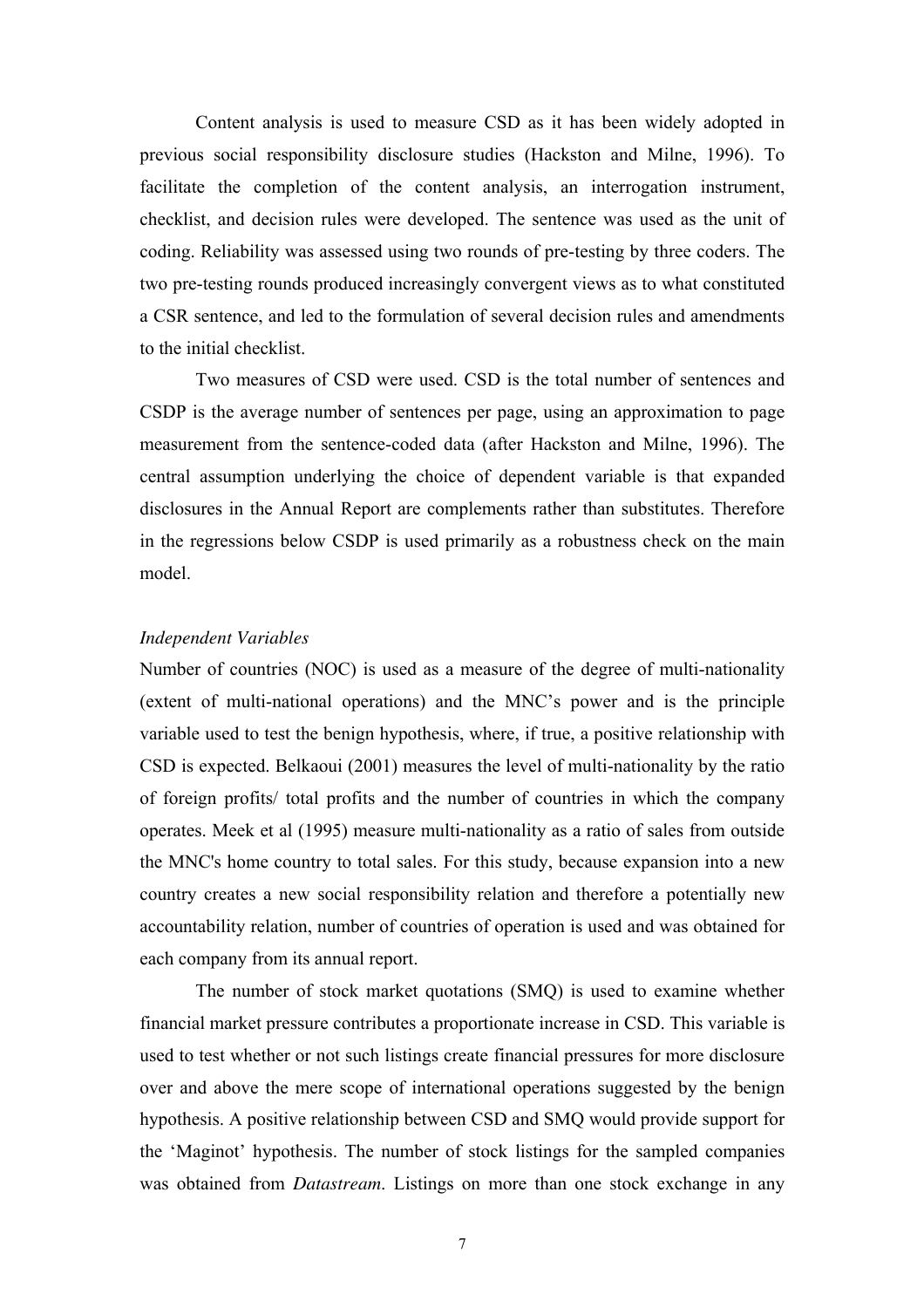given country are counted as one listing for purpose of this study. This is because, the stock exchanges in one country usually share the same working environment and thus add nothing to the study that aims to investigate the effects of foreign multiple listing. Additionally, only those stock listings occurring before April, 2001 are included in the study. Hackston and Milne (1996) provide some evidence that dual and multiple overseas listings may be associated with greater social disclosure. Cooke (1989, 1992) finds an international listing effect on general voluntary accounting disclosures for Swedish and Japanese companies, respectively. Gray et al (1993) find the same for their sample of U.S., U.K. and Continental European MNCs.

Country risk (CONRISK) is a proxy for political stability. The study uses the International Country Risk Guide (ICRG) risk rating system to assign a numerical value (risk points) to a predetermined range of risk components, according to a preset weighted scale, for each country covered by the system. Each scale is designed to award the highest value to the lowest risk and the lowest value to the highest risk. The country risk variable refers to different risk aspects of countries where MNCs operate. The country risk measure is used twice in the study as a measure of both the countries' of origin and the countries' of operation political systems (coded [CONRISK(O)] and [CONRISK], respectively). For each sample company the average political risk for all the countries in which the firm operates was computed. In line with the assumption under the benign hypothesis that social responsibility to new publics creates complementary lines of accountability, simple averages were used so that each country carries an equal weighting. The total was then subtracted from 100%, so that firms with operations typically in higher risk countries have higher CONRISK scores.

The Environmental Sustainability Index (ESI) is used to proxy for social development. A high score indicates a high level of development and associated social and environmental regulation. Sandrea (2003) used ESI to proxy for country environmental risk. The measure includes different areas such as the environmental system (urban air quality, water quantity and quality, land, bio-diversity) in the country, environmental stresses (such as air pollution, water pollution/use, ecosystem stress, waste/consumption, and population) on the system, human vulnerability and public health, the social and institutional capacity (their science/technical capacity, rigorous policy debate, environmental regulation and management, tracking environmental conditions, and the public choice failures), and the overall country's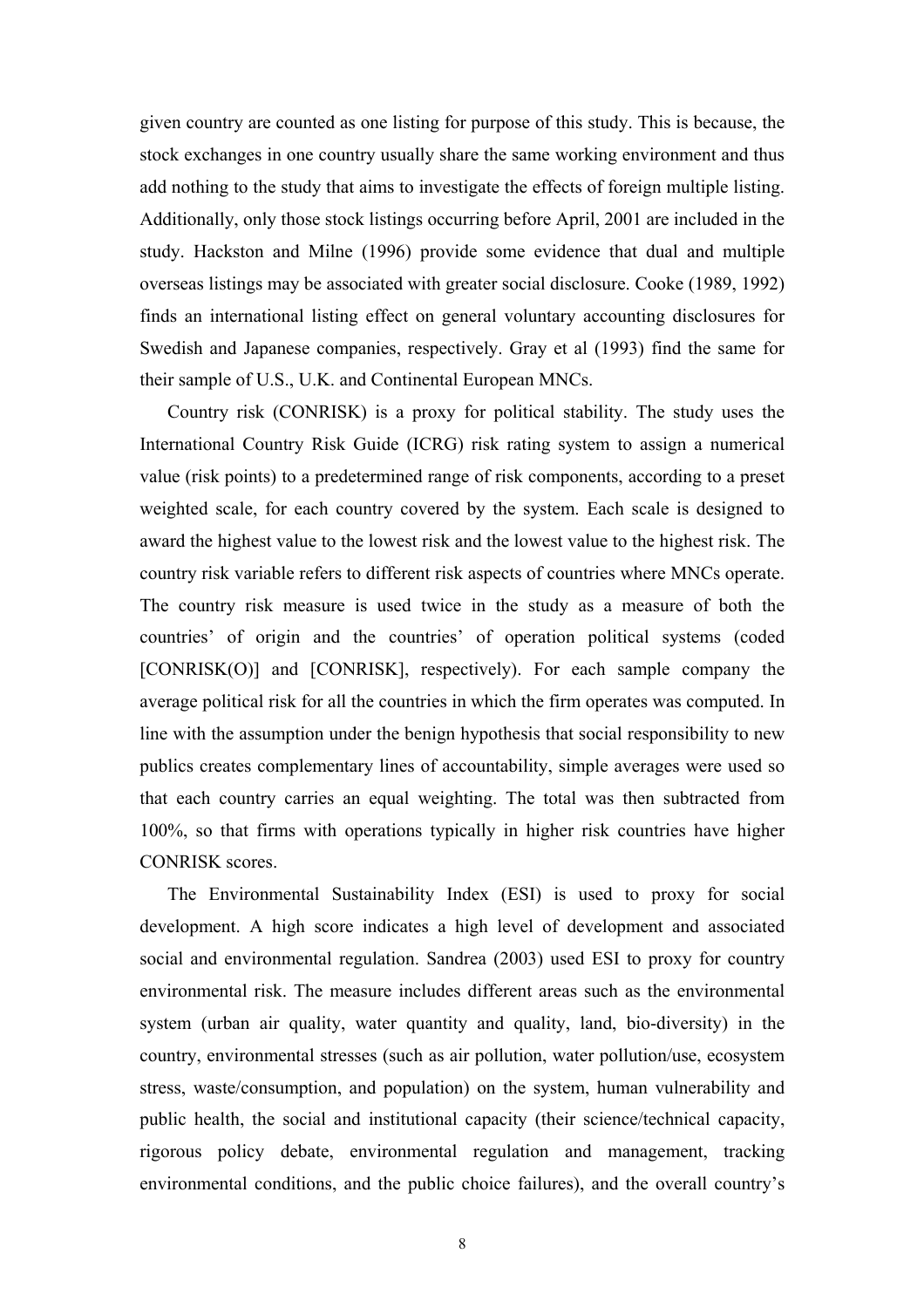global stewardship (its ability to participate in efforts to conserve international environmental resources, and its impact on global commons). For each sample company the average ESI for all the countries in which the firm operates was computed. In similar fashion to the CONRISK variable above, the assumption is that under the benign hypothesis social responsibility to new publics creates complementary lines of accountability, so again simple averages were used so that each country carries an equal weighting. The total was then subtracted from 100%, so that firms with operations typically in socially underdeveloped countries have higher ESI scores.

#### *Control variables*

Financial risk (FRISK) is included in the study as a control variable. It is assumed that if corporate managers engage in CSD in response to widening their scope of operations or exposure to political and social risk then financial risk will also form part of their risk management strategy. Financial risk is computed as the standard deviation of monthly stock returns which was calculated from the share prices for the year 2000 that were obtained from the *Datastream* data base for each of the sampled companies over the chosen sample time period sampled companies.

An association between company size and CSD has been demonstrated in a number of empirical studies (Belkaoui and Karpik, 1989; Cowen et al., 1987; Kelly, 1981; Patten, 1991, 1992; Trotman and Bradley, 1981). Although size appears to be the most consistently reported as having a significant association with CSD, not all CSD studies have supported a size-disclosure relationship, where, for example, Roberts (1992) found no relationship in a US sample. Similarly, in New Zealand, Ng (1985) failed to support hypothesised association between company size and CSD practices. These inconsistencies might reflect differences in the countries of study or even the nature of sampled companies (local, multi-national, or a mix of the two types). Corporate size is measured in different ways in the prior CSD literature such as by the natural logarithm of book value of total assets (Singhvi and Desai, 1971; Patton and Zelenka, 1997; Inchausti, 1997), by the market value of equity (Lang and Lundholm, 1993), the natural logarithm of turnover (Belkaoui and Karpik, 1989; Patten, 1991, Roberts, 1992). In this study SIZE is the natural logarithm of the turnover, being the most popular measure of corporate size in the past research of CSD.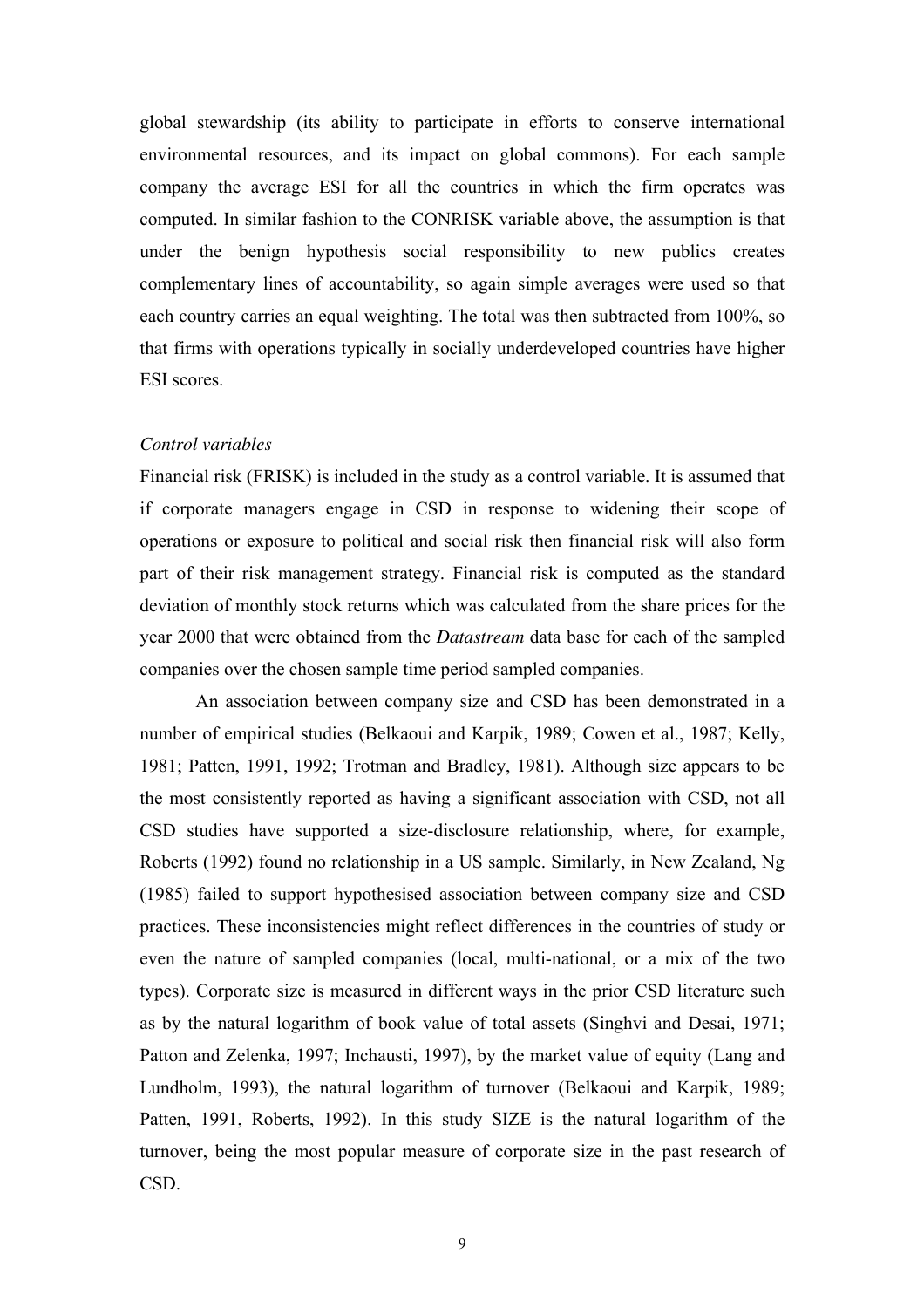A number of studies have examined whether industry sector is able to explain CSD; Control for industry membership in the regressions is potentially important. Hackston and Milne (1996) report that disclosures are higher in, what they classify as, high profile industries while Ness and Mirza (1991) found this relationship holds specifically for the oil industry. On the other hand, Cowen et al (1987), Adams et al (1995) and Freedman and Jaggi (1988) find that specific areas of disclosure are related to industry sector. Cowen et al (1987) find that the industry helps to explain energy and community disclosures whilst Adams et al (1995) conclude that the industry explains some environmental and some employee disclosures. The sample contains companies from three industries, shown under the IND grouping variable. They are Chemicals (CHEM), Oil (OIL) and Transport (TRAN). Each is chosen for the relative environmental sensitivity of its activities. TRAN is used as a reference group so that the differential effects of CHEM and OIL can be assessed in the analysis.

#### **4. Analysis**

#### *Descriptive statistics*

Summary descriptive statistics are shown in table 1. Preliminary exploration of the data revealed a number of problems. As the dependent variable was a count measure, the most important issue was model specification. As is typical of such data the standard deviation was high relative to the mean. However all companies in the sample made some disclosure and there was no limit on the right hand side of the distribution. Therefore the dependent variable was transformed into a categorical variable CSD1 taking a value of 1 if CSD>0 & CSD<=20, 2 if CSD>20 &  $CSD \le 39...5$  if  $CSD > 80$ . The effect of this transformation was to reduce the standard deviation in relation to the mean (Table 1, panel A). For the same reasons a similar transformation was applied to CSDP, using cut points at CSDP>0, 1, 2, 3, and 4> to create a new categorical variable CSDP1. As can be seen from table 1, the effect of these transformations was to reduce the standard deviation relative to the mean. To accommodate the categorical dependent variable, ordered probit specification was used.

#### **Table 1 about here**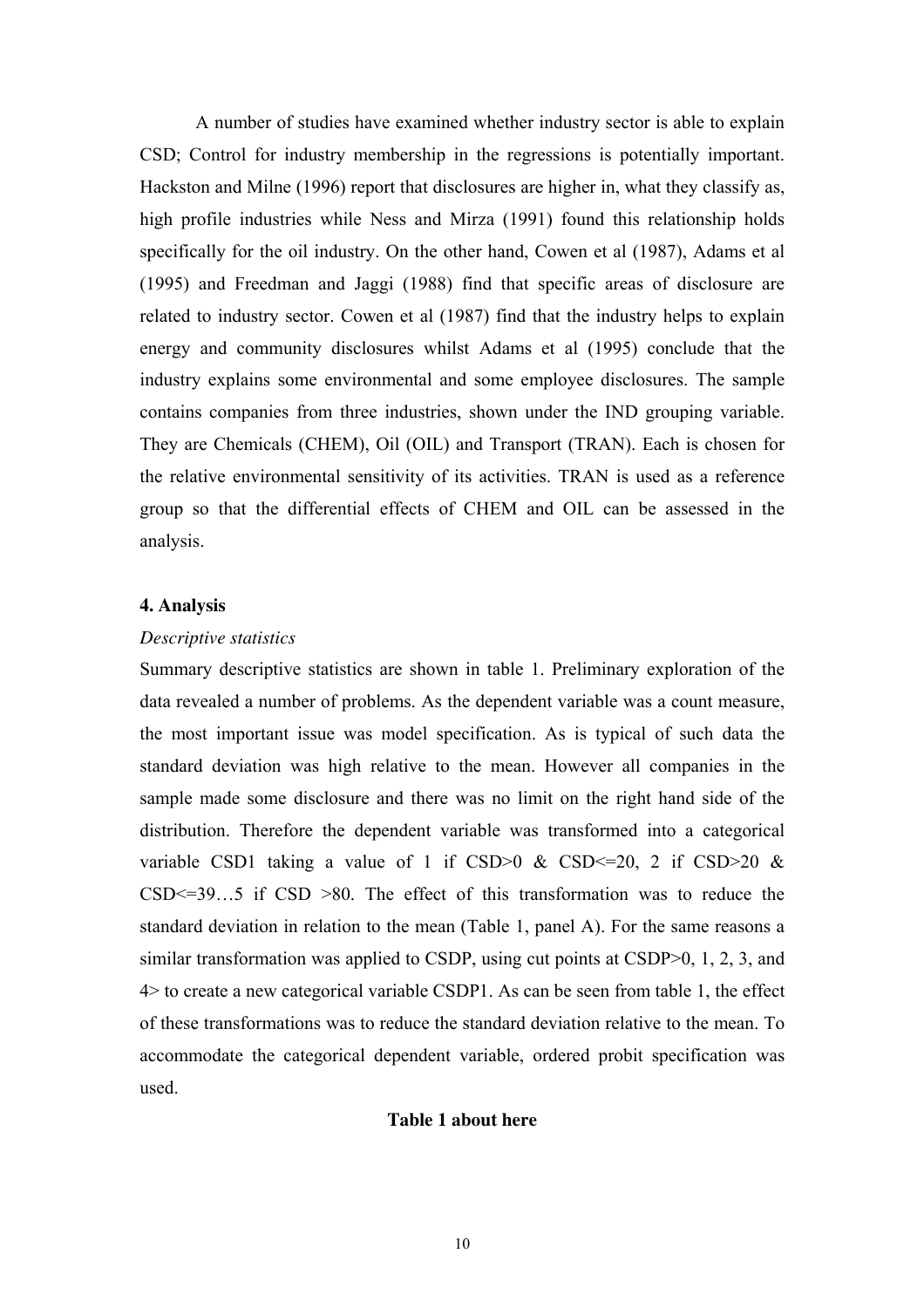A second problem was the influence of outlying observations in the regression residuals in tests of the full model. Royal Dutch Shell had a particularly disproportionate influence and was removed from subsequent regressions in which the sample size is reported as 124. Cook-Weisberg tests indicated the presence of heteroscedasticity in the residuals, so robust standard errors were used in all models tested (White, 1980). Finally, as can be seen from table 1 panel B there was significant cross correlation between several of the independent variables. The CONRISK and ESI variables both measure the general level of development to some extent and therefore some correlation is to be expected. Multi co-linearity was dealt with by sequential variable omission and by using stepwise model building.

#### **Table 2 about here**

#### *Discussion of Results*

 $\overline{a}$ 

Table 2 panel a) reports the results of six models using CSD1 as the dependent variable. NOC was insignificant in all models tested, including model 1a which offers a specific test of the benign hypothesis. Although NOC always has a positive coefficient, there is no evidence that as the firm diversifies its operations, managers feel any obligation to open up new lines of reporting and accountability to the public in the affected countries. Model 2a adds the SMQ variable which is highly significant in this and all subsequent models tested. Looking at the results in models 1a-6a inclusive it can be seen that the SMQ variable dominates the NOC variable. International diversification of financial accountability therefore dominates the diversification of operating activity as a determinant of CSD. Also the marginal effects are much greater. On average the firms were operating in 18 different countries but had only 2 stock market quotations. Marginal effects analysis shows that an additional stock market quotation increases CSD by around 25%.

 The introduction of CONRISK and ESI variables into the analytical models illustrated their differential effects.<sup>1</sup> CONRISK had a higher co-efficient in all models in which it was tested compared to CONRISK(O). In contrast ESI(O) had a higher coefficient and was more significant than ESI in all models. In all models CONRISK

<sup>1</sup> On average a sample company's international activities increased its exposure to political risk by 46% and to less developed countries by 43% (based on the ratios of CONRISK/CONRISK(O) and ESI/ESI(O) respectively in table 1.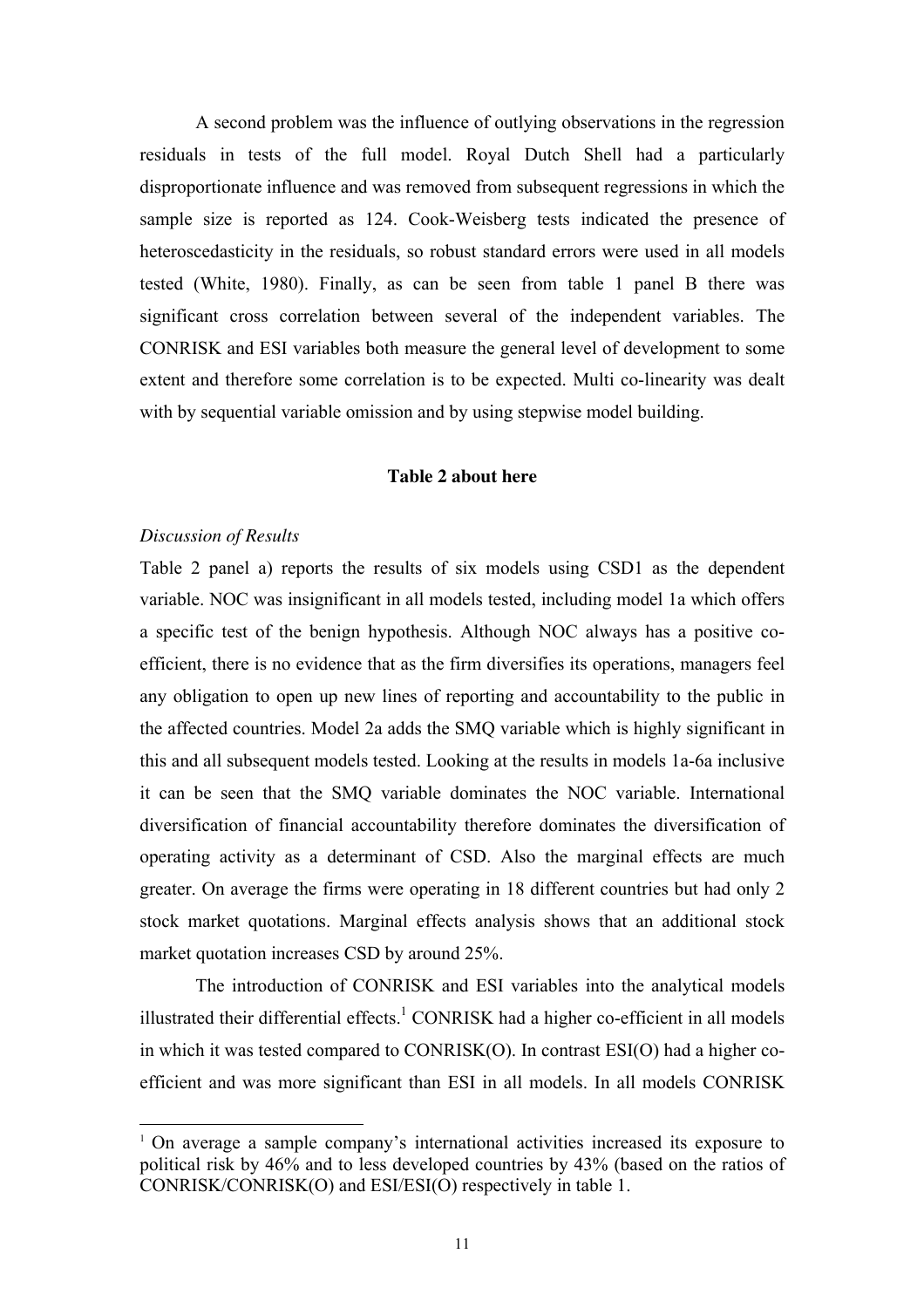(including CONRISK(O)) and ESI (including ESI(O)) variables have positive and negative signs respectively. As expected, exposure to political risk increases CSD whilst relative social underdevelopment reduces it. Model 3a summarises the main result from tests using permutations of these variables. Models 4 and 5 show the differential impacts of ESI and ESI(O), confirming the latter variable to be more influential. These results suggest that political risk in the destination country and social development in the home country condition the level of CSD. Because CSD is explained more strongly by the level of social development in the multi-nationals own country, rather than in the country of operation, the benign hypothesis is rejected. Managers do not provide equal accountability to the people of the different countries in which they operate. Managers seem to be giving precedence to publics that can exert more influence on them and but they feel nonetheless obliged to respond to the increased political risk overseas through increased CSD. These results provide support for the 'Maginot' hypothesis.

Model 6 reports a stepwise forward selection model using a 0.2 significance level for variable addition. The model confirms the positive relationship between CSD and the two CONRISK variables and the negative relationship with the two ESI variables. In view of the high correlation between CONRISK and ESI and CONRISK(O) and ESI(O) respectively (table 1), the co-efficients for individual variables must be treated with caution.

Dealing with the control variables in turn, FRISK had a consistently high and negatively significant co-efficient. The volatility of the firm's stock therefore seems to act as a strong constraint on CSD. There may be two reasons for this. First, where firms have a high level of combined operating and financial risk, they may be reluctant to disclose further details in case the market's perception of the riskiness of their activities increases further. Second, the volatility of their stock price may reflect their relatively narrow range of international activities which in itself reduces the necessity for disclosure. The interpretation of this variable is not central to the main objectives of the current paper, but in view of these findings is nonetheless a subject of potential further research. The industry control variables showed that whereas oil and transport firms were indistinguishable from one another, firms in the chemical industry make significantly more CSD. Finally the SIZE variable was positive and significant in all models tested showing strong support for the common finding of a strong relationship between size of firm and CSD.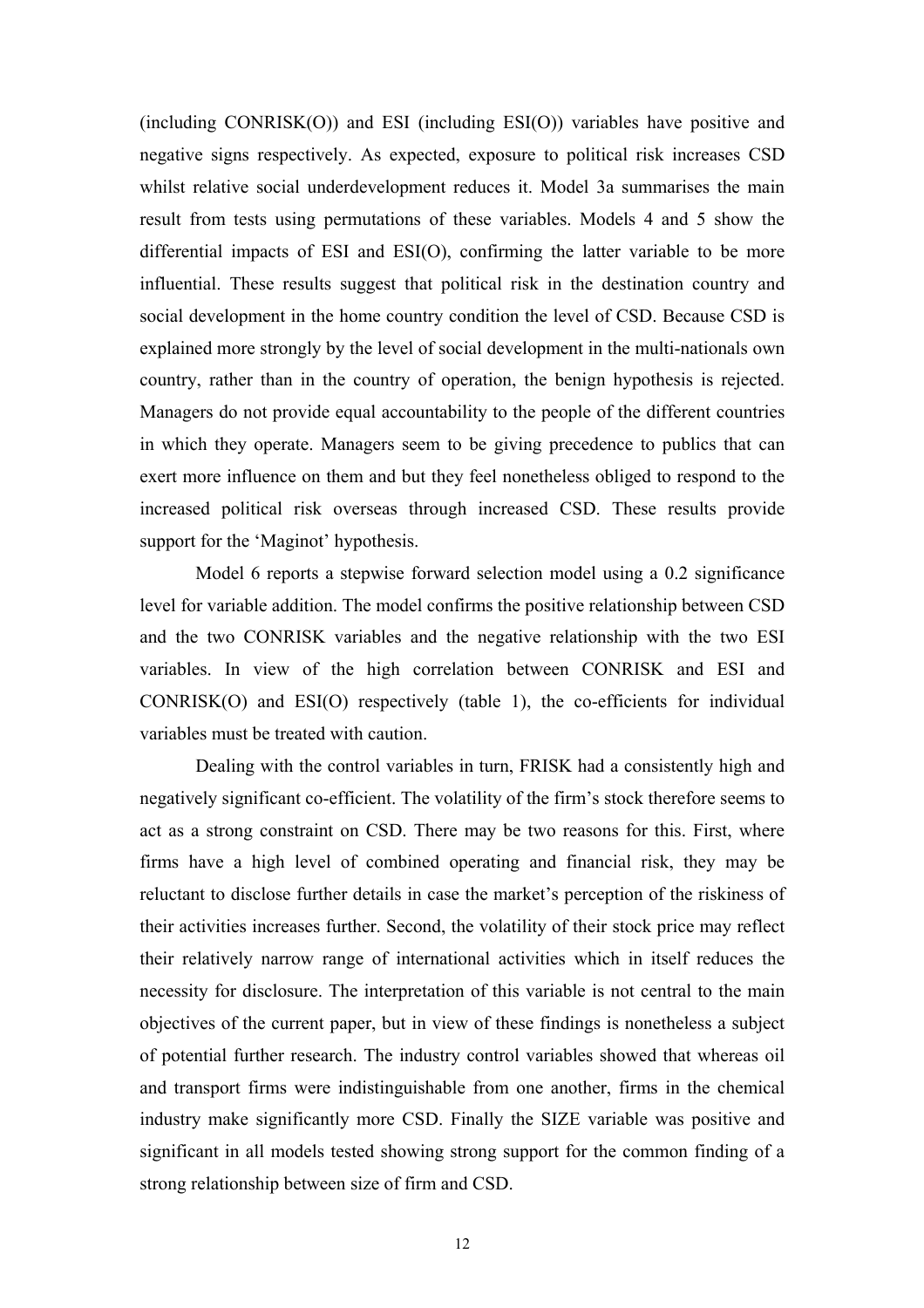Panel b of table 2 shows the results of similar models using CSDP as the dependent variable. Models 1b, 2b and 3b correspond exactly to the same numbered models in Panel A. Also, as in Panel A, model 9 reports the results of a stepwise forward selection model using a 0.2 significance level for variable addition. The results for models 1 and 2 respectively were very similar. Using the alternative dependent variable the result for NOC remains the same. In model 3b neither CONRISK nor ESI(O) were significant, in contrast to model 3a. In other words these factors promote an increase in absolute quantity of disclosure (model 3a) but not an increase in the prominence of CSD as a reported issue relative to other disclosures (model 3b). A possible reason is that because disclosures are being made primarily for the consumption of stock market participants and the domestic audience, managers consider the quantity of information to be sufficient, but do not privilege CSD at the expense of other disclosures. As models 7 and 8 in Panel B suggest, they are more likely to do this where CONRISK(O) is high. Again in these models ESI(O) has a larger co-efficient and is more significant than ESI, suggesting support for the 'Maginot' hypothesis consistent with the panel A results. Results for control variables are similar to panel A.

#### **Conclusions**

The benign hypothesis, which assumes corporate control by enlightened oligarchs of managers, who apply similar standards of social accountability to different groups of people across the globe, is rejected. The alternative 'Maginot' hypothesis is favoured by the evidence presented above. According to this hypothesis, the domestic public is comforted by the presence of impressively detailed CSDs in annual reports but is in ignorance of the true threat presented by corporate activities internationally. Meanwhile in countries where environmental protection is weak, local populations are all too well aware of the impacts of corporate activity but lack the defence mechanisms offered by CSD in more developed countries. As the survey results show, whatever the conscience of an individual manager, collectively they are motivated by the need to satisfy the requirements of stock market participants first, their domestic public second and the people affected by their international activities last. To the investor in the developed world, this 'Maginot' of CSD offers scant protection from the changes in material conditions that necessarily follow from the exploitation of the world's resources by oil companies and others, and like the French generals of 1940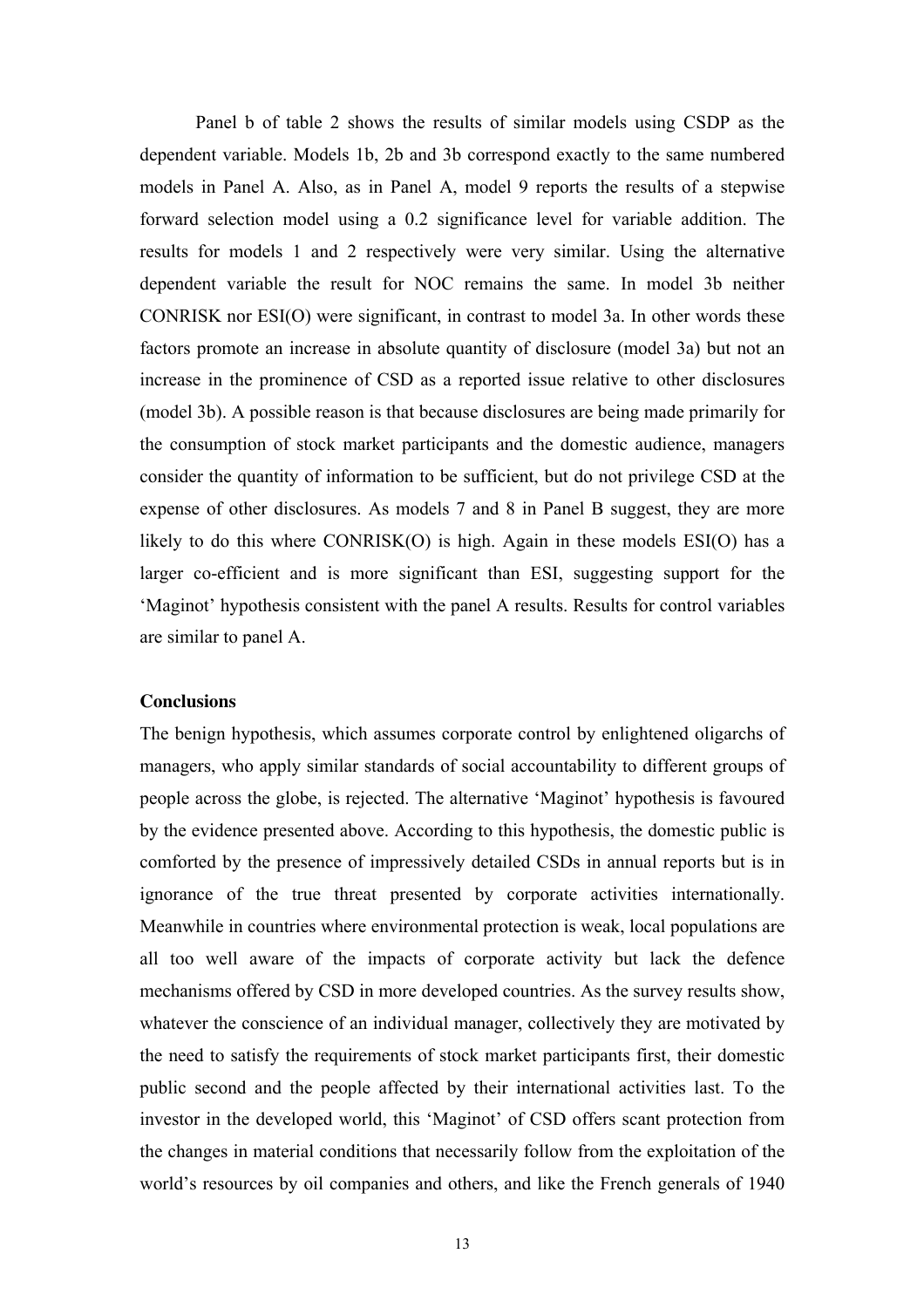will find that whilst paying attention to their neat line of forts, the enemy was taking their capital.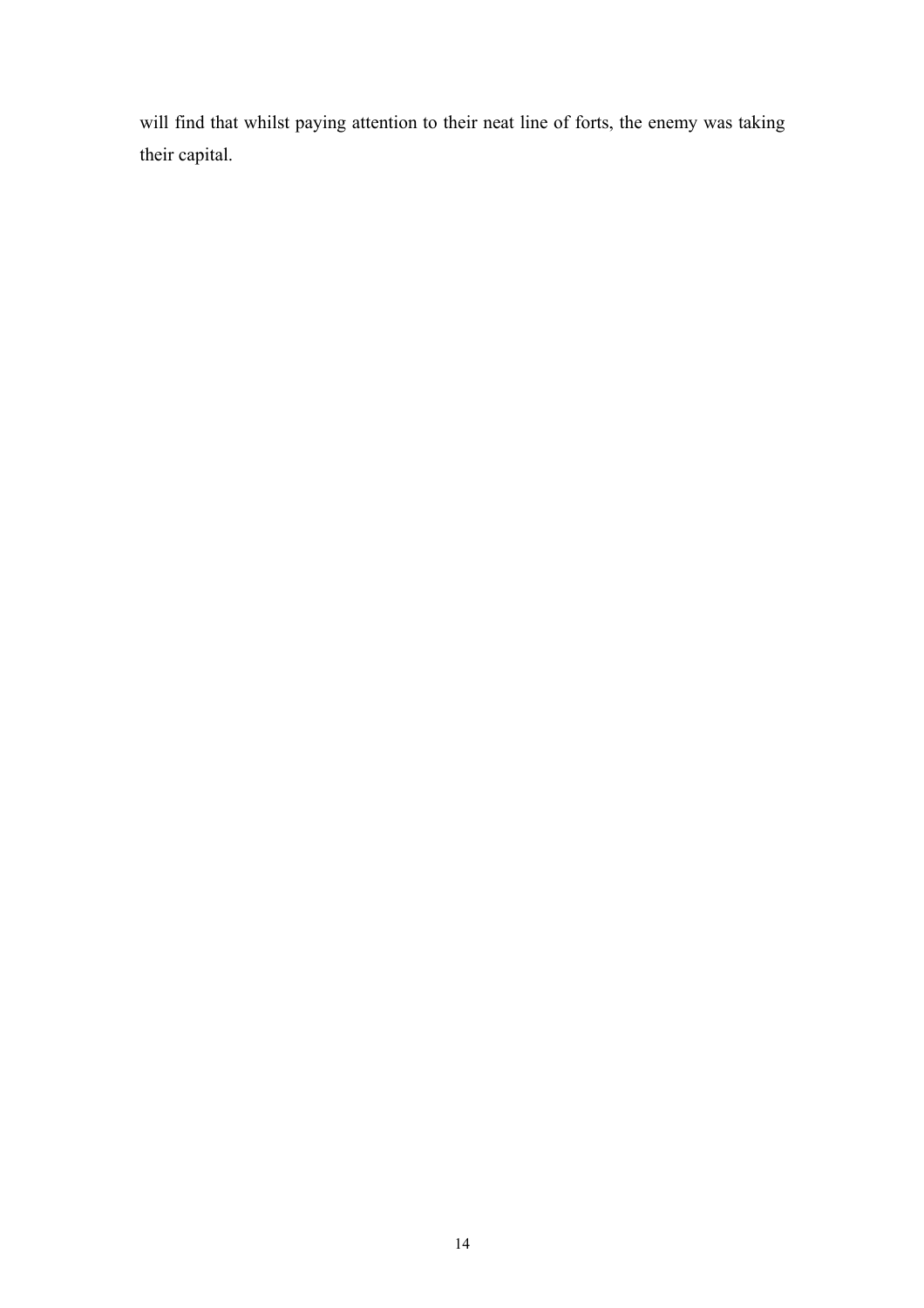#### **References**

- Adams, C.A., Hill, W.Y. and Roberts, C.B. (1995), *Environmental, Employee and Ethical Reporting in Europe*, (London: ACCA).
- Belkaoui, A. (1984), *Socio-Economic Accounting*, Quorum Books, Connecticut.
- Belkaoui, A. and Karpik, P.G. (1989), "Determinants of the Corporate Decision to Disclose Social Information", *Accounting, Auditing & Accountability Journal*, Vol. 2, No. 1, pp. 36-51.
- Benjamin, J.J. and Stanga, K.G. (1977), "Differences in Disclosure Needs of Major Users of Financial Statements", *Accounting and Business Research*, Summer, pp. 187-192.
- Chenall, R.H. and Juchau, R. (1977), "Investor Information Needs: An Australian Study", *Accounting and Business Research,* Vol. 27, Spring, pp. 111-119.
- Cooke, T.E. (1989), "Disclosure in the Corporate Annual Reports of Swedish Companies", *Accounting and Business Research*, Spring, pp. 113-124.
- Cooke, T.E. (1992), "The Impact of Size, Stock Market Listing and Industry Type on Disclosure in the Annual Reports of Japanese Listed Corporations", *Accounting and Business Research*, Vol. 22, No. 87, pp. 229-237.
- Cowen, S.S., Ferreri, L.B. and Parker, L.D. (1987), "The Impact of Corporate Characteristics on Social Responsibility Disclosure: A Typology and Frequency- Based Analysis", *Accounting, Organizations and Society*, Vol. 12, No. 2, pp. 111-122.
- Deegan, C. and Rankin, M. (1997), "The Materiality of Environmental Information to Users of Annual Reports", *Accounting, Auditing & Accountability Journal*, Vol. 10, No. 4, pp. 562-83.
- Firth, M. (1978), "A Study of the Consensus of the Perceived Importance of Disclosure of Individual Items in Corporate Annual Reports", The *International Journal of Accounting Education and Research*, Vol. 14, No. 1, Fall, pp. 57-70.
- Freedman, M. and Jaggi, B. (1986), "An Analysis of the Impact of Corporate Pollution Disclosures Included in Annual Financial Statements on Investment Decisions", *Advances in Public Interest Accounting*, Vol. 1, pp. 193-212.
- Glasbeek, H. (1988), 'The Corporate Social Responsibility Movement: The Latest in Maginot Lines to Save Capitalism', *Dalhousie Law Journal*, Vol.11, pp.363- 402.
- Gray, R., Kouhy, R. and Lavers, S. (1995a), "Corporate Social and Environmental Reporting: A Review of the Literature and a Longitudinal study of UK Disclosure", *Accounting, Auditing & Accountability Journal*, Vol. 8, No. 2, pp. 47-77.
- Gray, R., Kouhy, R. and Lavers, S. (1995b), "Methodological Themes: Constructing a Research Database of Social and Environmental Reporting by UK Companies", Accounting, Auditing & Accountability Journal, Vol. 8, No. 2, pp. 78-101.
- Gray, R., Javad, M., Power, D.M. and Sinclair, C.D. (2001), "Social and Environmental Disclosure and Corporate Characteristics: A Research Note and Extension, *Journal of Business Finance & Accounting*, Vol. 28, No. 3, April/May, pp. 327-356.
- Gray, R. H., Bebbington, K. J. and Walters, D. (1993), Accounting for the Environment: The Greening of Accountancy, Paul Chapman.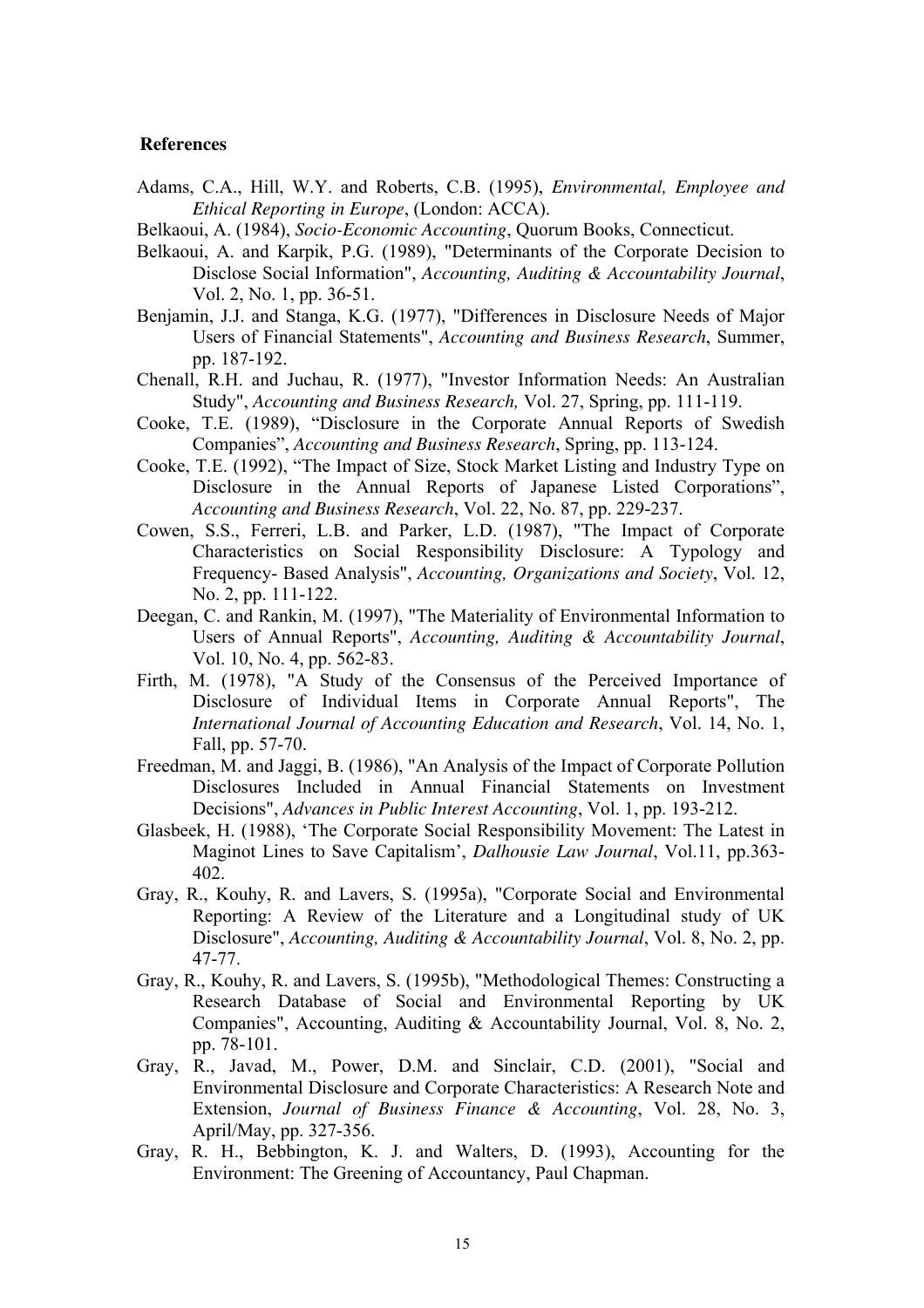- Hackston, D. and Milne, M.J. (1996), "Some Determinants of Social and Environmental Disclosures in New Zealand Companies", *Accounting, Auditing & Accountability Journal*, Vol. 9, No. 1, pp. 77-108.
- Inchausti, B.G. (1997), "The Influence of Company Characteristics and Accounting Regulation on Information Disclosed by Spanish Firms", *European Accounting Review*, Vol. 6, No. 1, pp. 45-68.
- Kelly, G.J. (1981), "Australian Social Responsibility Disclosure: Some Insights Into Contemporary Measurement", *Accounting and Finance*, Vol. 20, No. 3, February, pp. 97-107.
- Lang, M. and Lundholm, R. (1993), "Cross-Sectional Determinants of Analyst Rating of Corporate Disclosure", Journal of Accounting Research, Vol. 31, No. 2, pp. 246-271
- Lindblom, C. (1984), The Accountability of Private Enterprise: Private No Enterprise - Yes. Social Accounting for Corporations. Edited by A.M. Tinker. New York, Marcus Weiner.
- Meek, G. K., Roberts, C. B. and Gray, S.J. (1995), "Factors Influencing Voluntary Annual Report Disclosures by U.S., U.K. and Continental European Multinational Corporations", *Journal of International Business Studies*, Third Quarter, Vol.26, No. 3, pp. 555- 573.
- Milne, M.J. and Chan, C.C. (1999), "Narrative Corporate Social Disclosure: How Much of Differences Do They Make to Investment Decision-Making", *British Accounting Review*, Vol. 31, pp. 439-457.
- Ness, K.E. and Mirza, A.M. (1991), "Corporate Social Disclosure: A Note on a Test of Agency Theory", *British Accounting Review*, Vol. 23, No. 3, September, pp. 211-18.
- Neu, D., Warsame, H. and Pedwell, K. (1998), "Managing Public Impressions: Environmental Disclosures in Annual Reports", Accounting, Organizations and Society, Vol. 23, No. 3, pp. 265-82.
- Ng, L.W.(1985), "Social Responsibility Disclosures of Selected New Zealand Companies for 1981, 1982 and 1983", Occasional Paper, No. 54, Massey University, Palmerston North.
- Oliver, C (1991), "Strategic Responses to Institutional Processes", Academy of Management Review, Vol. 15, pp. 145-179.
- Patten, D. (1991), "Exposure, Legitimacy, and Social Disclosure", Journal of Accounting and Public Policy, Vol. 10, pp. 297-308.
- Patten, D.M. (1992), "Intra-industry Environmental Disclosure in Response to The Alaskan Oil Spill: A Note on Legitimacy Theory", Accounting, Organizations and Society, Vol. 17, No. 5, pp. 471-5.
- Patton, J. and Zelenka, I. (1997), "An Empirical Analysis of the Determinants of the Extent of Disclosure in Annual Reports of Joint Stock Companies in the Czech Republic", The European Accounting Review, Vol. 6, No. 4, pp. 605-626.
- Roberts, R.W. (1992), "Determinants of Corporate Social Responsibility Disclosure", *Accounting, Organizations and Society*, Vol. 17, No. 6, pp.595-612.
- Sandrea, R. (2003), "Upstream Opportunity Index Assesses E&P Investments", Oil and Gas Journal, Vol. 19, May, pp. 18-22.
- Singhvi, S.S. and Desai, H.B. (1971), "An Empirical Analysis of the Quality of Corporate Financial Disclosure", The Accounting Review, Vol. XLVI, No. 1, January, pp. 129-138.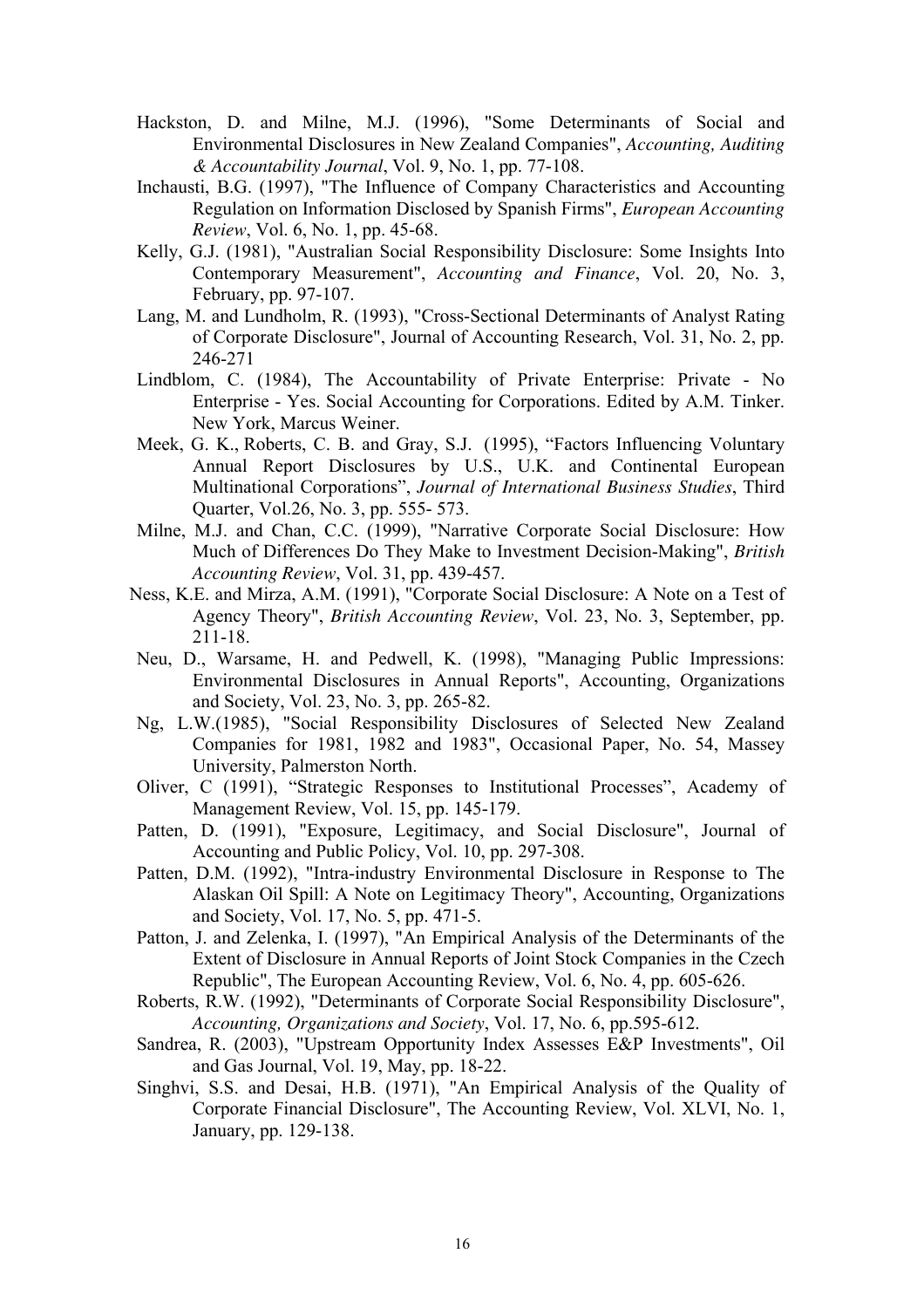- Tilt, C.A. and Symes, C.F. (1999), "Environmental Disclosure by Australian Mining Companies: Environmental Conscience or Commercial Reality? *Accounting Forum*, Vol. 23, No. 2, Jun, pp. 137-155.
- Tinker, T., Lehman, C., and Neimark, M. (1991), "Falling Down the Hole in the Middle of the Road: Political Quietism in Corporate Social Reporting", Accounting, Auditing & Accountability Journal, Vol. 4, No. 2, pp. 28-54.
- Trotman, K.Y. and Bradley, G.W. (1981), "Association Between Social Responsibility Disclosure and Characteristics of Companies", *Accounting, Organizations and Society*, Vol. 6, No. 4, pp. 355-362.
- Wolfson, C. and Beck, M (2005) 'the International Oil Industry, in Wolfson, C. and Beck, M (eds.) *Corporate Social Responsibility Failures in the Oil Industry,* New York: Baywood.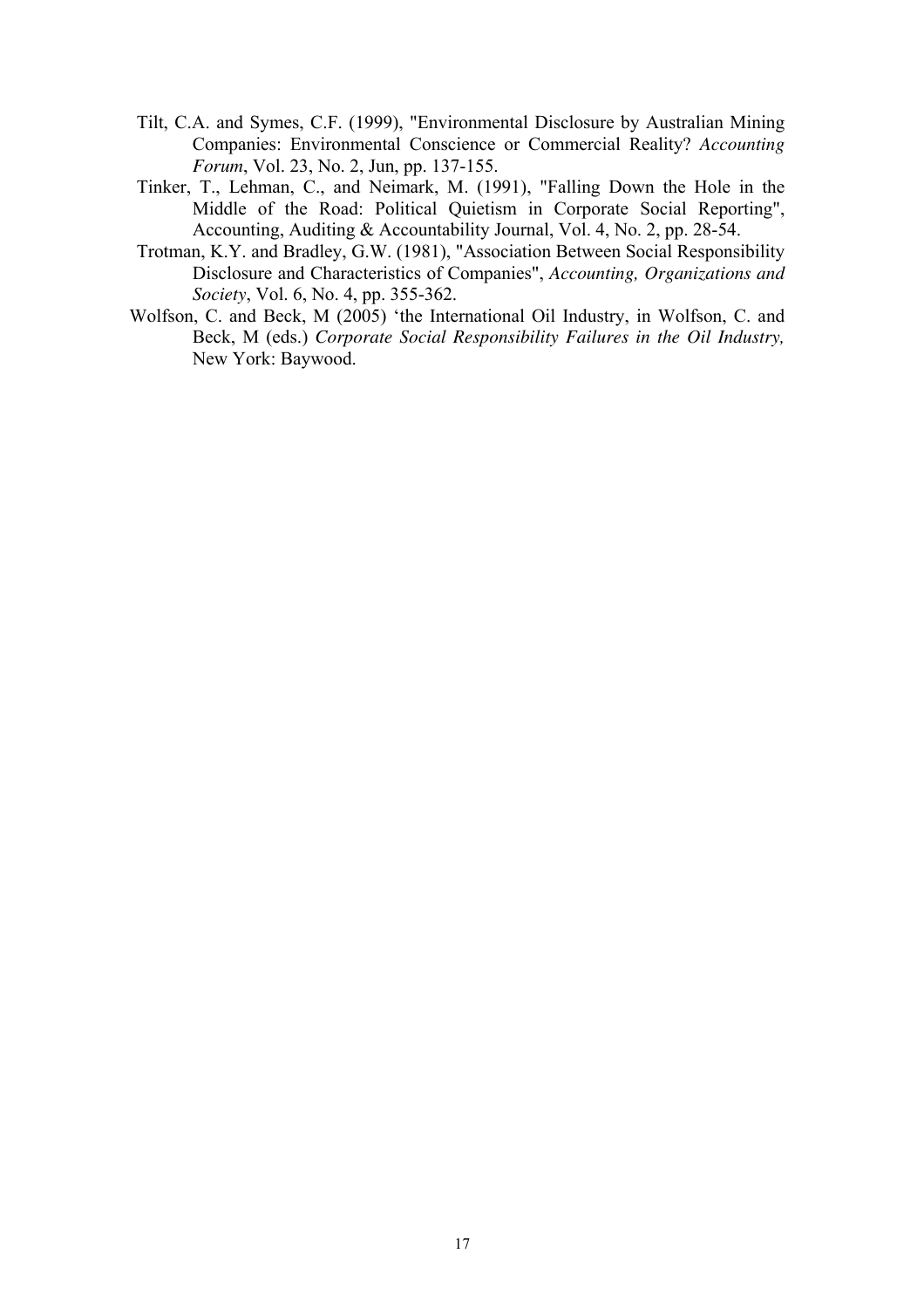## **Table 1: Descriptive Statistics**

## *Panel A: Variable descriptives*

| <b>Variable</b>  | Mean   | Std. Dev. | Min      | Max    | <b>Swilk</b> |
|------------------|--------|-----------|----------|--------|--------------|
| <b>CSD</b>       | 64.544 | 61.356    | 1        | 258    | 0.000        |
| <b>CSDP</b>      | 3.093  | 2.976     | 0.040    | 12.320 | 0.000        |
| CSD <sub>1</sub> | 2.838  | 1.732     |          | 5      | 0.033        |
| CSDP1            | 2.862  | 1.579     | 1        | 5      | 0.272        |
| <b>ESI</b>       | 50.568 | 9.937     | 25.570   | 77.260 | 0.808        |
| ESI O            | 35.295 | 9.370     | 19.530   | 62.440 | 0.000        |
| <b>CONRISK</b>   | 28.119 | 6.022     | 17.1     | 45.58  | 0.083        |
| <b>CONRISK O</b> | 19.261 | 6.965     | 9.500    | 52.500 | 0.000        |
| <b>CHEM</b>      | 0.185  | 0.390     | 0        |        |              |
| OIL              | 0.685  | 0.466     | $\Omega$ |        |              |
| <b>SIZE</b>      | 6.433  | 1.051     | 3.580    | 8.380  | 0.000        |
| <b>FRISK</b>     | 0.120  | 0.050     | 0.020    | 0.300  | 0.000        |
| NOC              | 17.855 | 22.541    | 2        | 150    | 0.000        |
| <b>SMQ</b>       | 2.298  | 1.385     | 1        | 9      | 0.000        |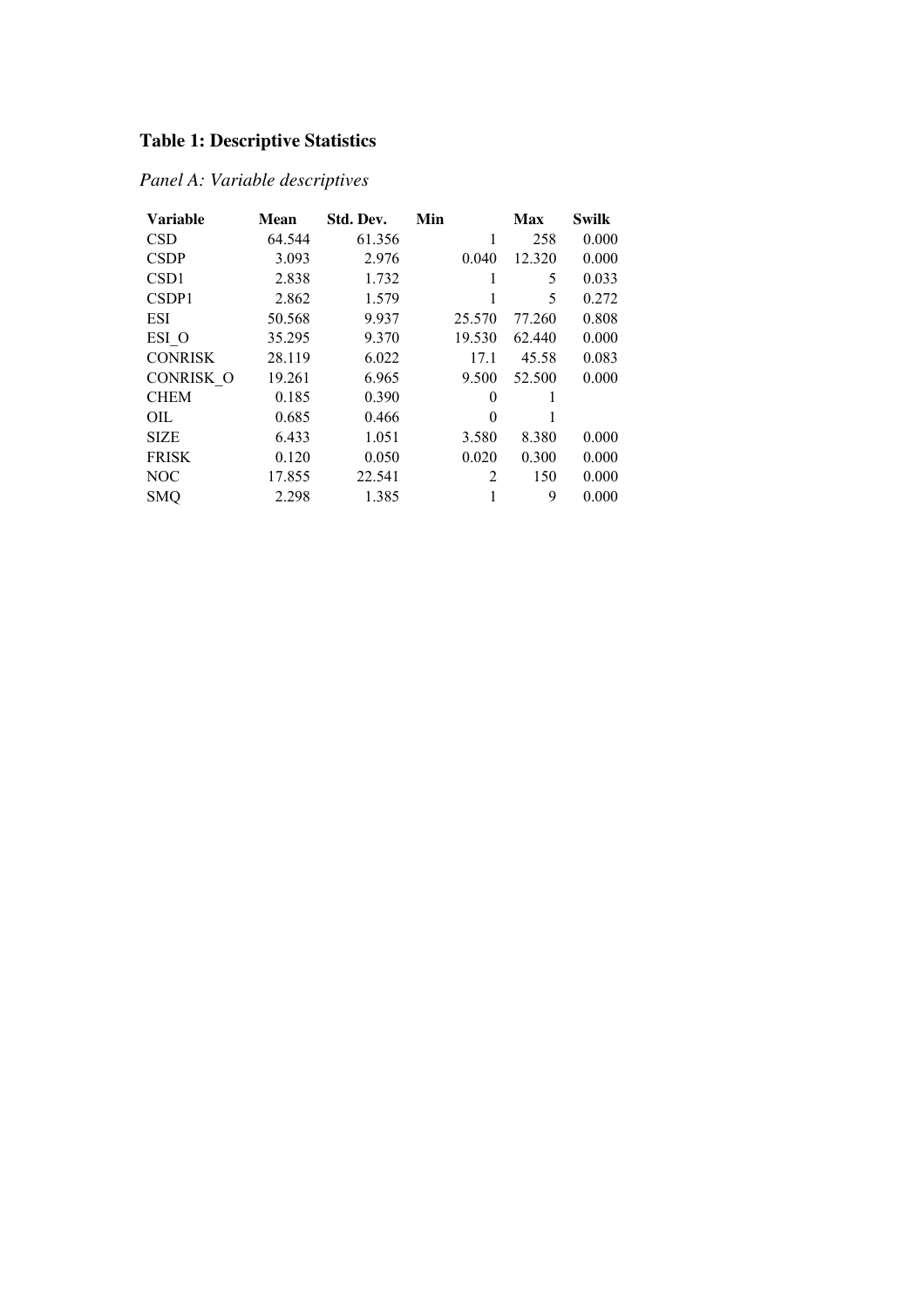#### *Panel B:*

*Correlations* 

|                  | <b>CSD1</b> | <b>CONRISK</b> | CONRIS-O | ESI      | ESI_O    | <b>CHEM OIL</b> |          | <b>SIZE</b> | <b>FRISK</b> |       | NOC SMQ |
|------------------|-------------|----------------|----------|----------|----------|-----------------|----------|-------------|--------------|-------|---------|
| CSD <sub>1</sub> | 1.000       | 0.215          | $-0.103$ | 0.105    | $-0.068$ |                 |          | 0.466       |              |       |         |
| <b>CONRISK</b>   |             | 1.000          | 0.254    | 0.618    | 0.147    |                 |          | 0.125       |              |       |         |
| CONRISK O        |             |                | 1.000    | 0.324    | 0.627    |                 |          | $-0.024$    |              |       |         |
| ESI              |             |                | 0.345    | 1.000    | 0.474    |                 |          | 0.258       |              |       |         |
| ESI O            |             |                | 0.528    | 0.493    | 1.000    |                 |          | 0.200       |              |       |         |
| <b>CHEM</b>      | 0.294       | $-0.064$       | $-0.112$ | 0.185    | 0.179    | 1.000           |          |             |              |       |         |
| OIL              | $-0.193$    | 0.192          | 0.190    | $-0.078$ | $-0.224$ | $-0.705$        | 1.000    |             |              |       |         |
| SIZE             |             |                |          |          |          | 0.153           | $-0.210$ | 1.000       |              |       |         |
| <b>FRISK</b>     | $-0.461$    | $-0.115$       | 0.114    | $-0.047$ | 0.021    | $-0.081$        | 0.117    | $-0.371$    | 1.000        |       |         |
| NOC              | 0.385       | 0.420          | 0.123    | 0.435    | 0.246    | 0.225           | $-0.228$ | 0.578       | $-0.364$     | 1.000 |         |
| <b>SMQ</b>       | 0.361       | 0.158          | $-0.018$ | 0.144    | 0.009    | 0.264           | $-0.185$ | 0.231       | $-0.259$     | 0.280 | 1.000   |